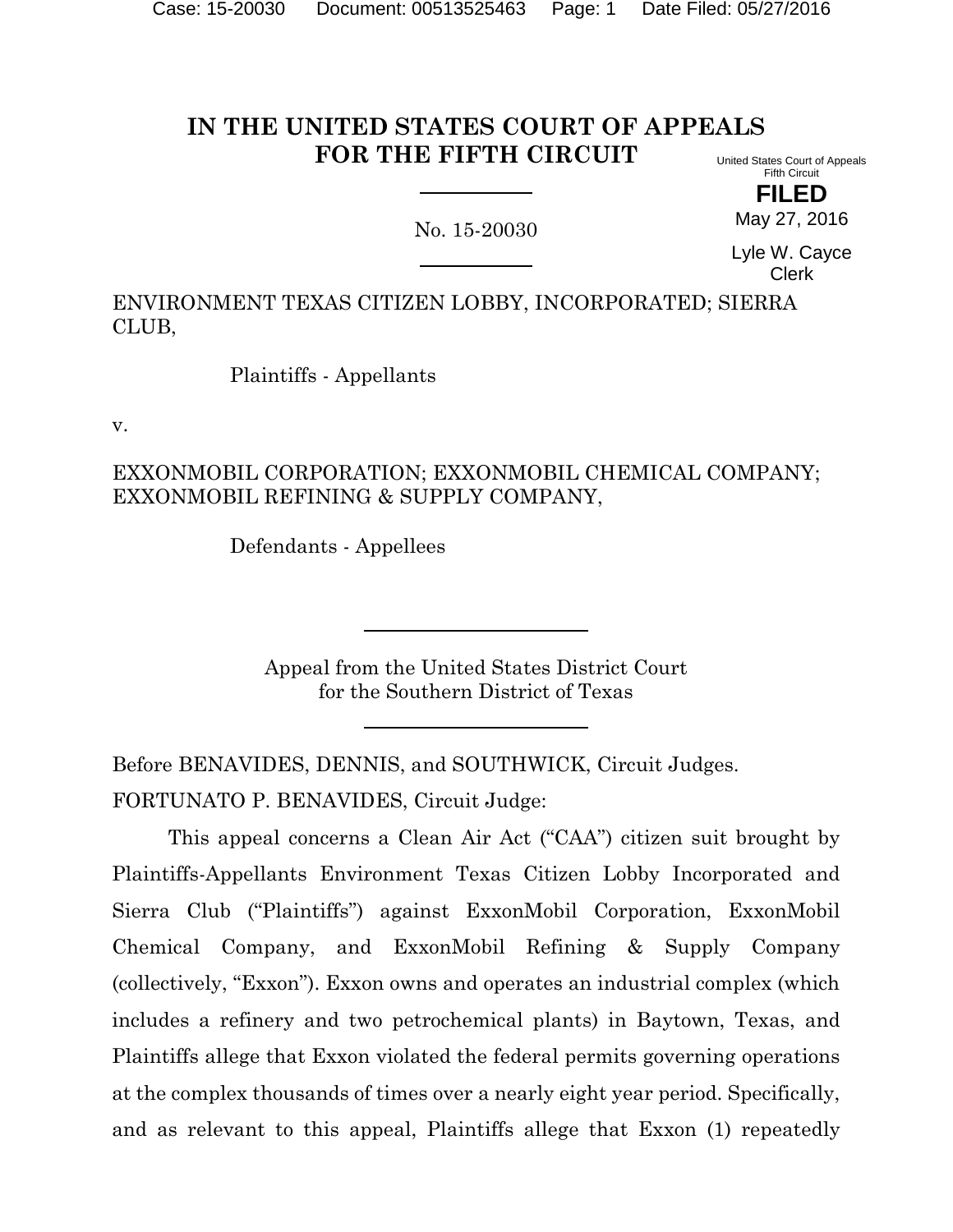violated a permit condition "stating that emissions from 'upset' events are not authorized under any circumstances," (2) repeatedly emitted pollutants at rates in excess of the hourly emission limits set forth in permit emission rate tables, (3) repeatedly emitted highly reactive volatile organic compounds ("HRVOCs") at rates in excess of a 1,200 lbs./hr. emission limit, (4) repeatedly violated a prohibition on visible emissions from flares lasting more than five minutes during any two consecutive hours, and (5) repeatedly violated a number of other permit requirements, some emissions-related and some nonemissions-related, as reflected in "deviation reports" filed with the Texas Commission on Environmental Quality.

Plaintiffs sued Exxon for these and other alleged violations in the United States District Court for the Southern District of Texas. The district court conducted a thirteen-day bench trial and issued findings of fact and conclusions of law denying most of Plaintiffs' claims and declining to order any relief. On appeal, Plaintiffs contend generally that (1) the district court erred in finding a total of only 94 actionable violations of Exxon's permits, and (2) the district court abused its discretion in declining to impose any penalties, issue a declaratory judgment, or grant injunctive relief in remediation of the violations at issue. We now VACATE the district court's judgment and REMAND for further proceedings.

## I. BACKGROUND

 Exxon's Baytown industrial complex—the subject of the instant lawsuit—is comprised of a refinery, an olefins plant, and a chemical plant. Overall, the complex is governed by five federal operating permits issued pursuant to Title V of the CAA. *See* 42 U.S.C. §§ 7661a–7661d. These federal permits ("Title V Permits") incorporate various federal and state regulatory requirements and also incorporate by reference state permits issued pursuant to State Implementation Plan ("SIP") programs. Each permit at issue in this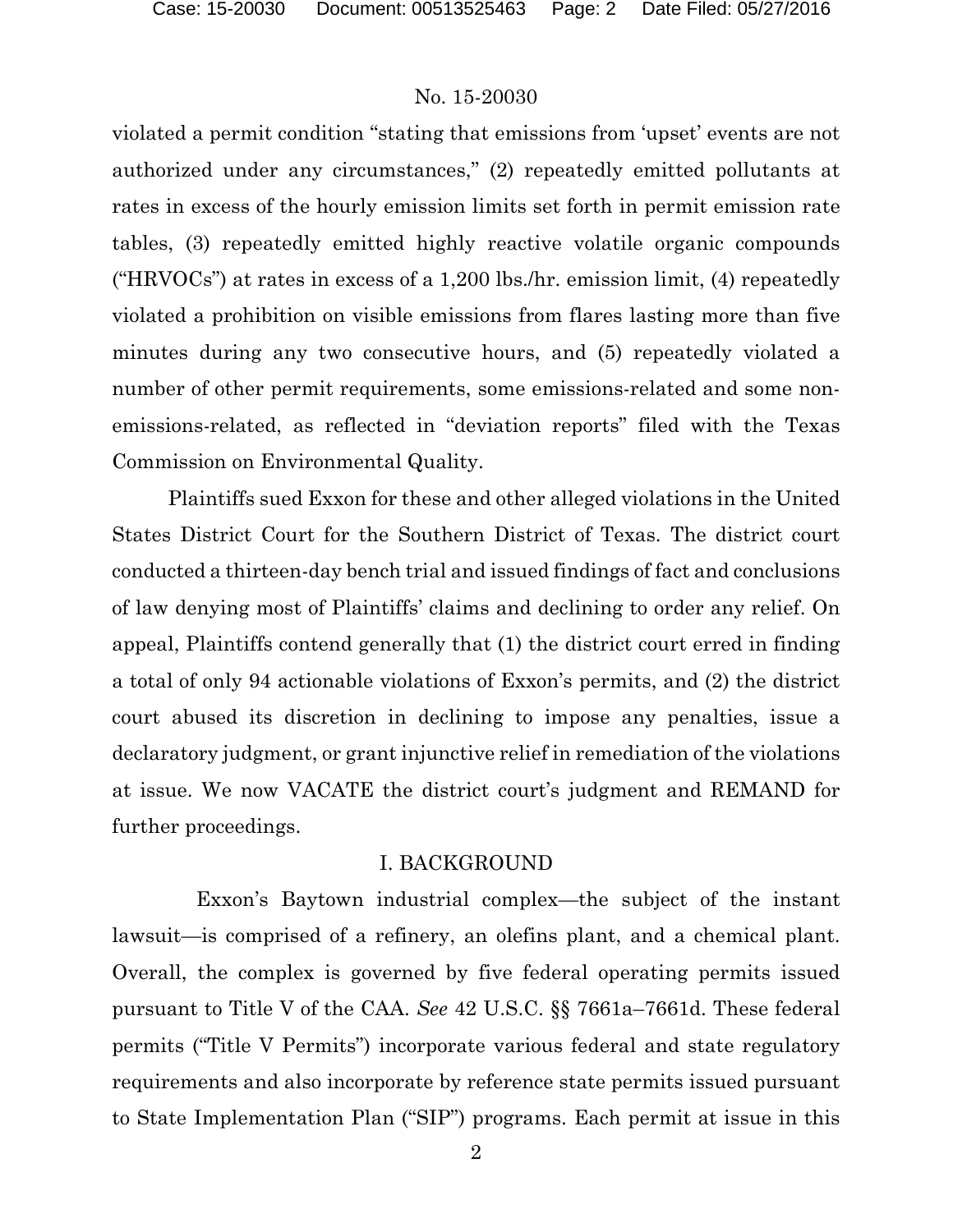suit contains a Maximum Allowable Emission Rate Table ("MAERT"), which sets the maximum rates at which specific pollutants may be emitted from specific sources (or, in the case of "flexible" permits, groups of sources). It is also undisputed on appeal that (1) "[t]he permits for all three plants incorporate the Texas 'HRVOC Rule,' which limits facility-wide emissions of highly reactive volatile organic compounds to no more than 1,200 pounds per hour," and (2) "[t]he permits for all three plants incorporate federal regulations prohibiting visible" plant flare emissions "for periods exceeding five minutes during any two-hour period." Finally, each incorporated permit involved in this case contains a series of additional "special conditions." For example, and as relevant to the present appeal, a permit governing operations at the Baytown refinery provides under special conditions 38 and 39 that "[t]his permit does not authorize upset emissions, emissions from maintenance activities that occur as a result of upsets, or any unscheduled/unplanned emissions associated with an upset. Upset emissions are not authorized, including situations where that upset is within the flexible permit emission cap or an individual emission limit."

The state regulatory agency charged with enforcing these permit provisions in conjunction with the EPA is the Texas Commission on Environmental Quality ("TCEQ"). In order to facilitate TCEQ oversight and enforcement, state regulations require regulated entities to document "noncompliance and indications of noncompliance" with their permits in certain ways. *Env't Tex. Citizen Lobby, Inc. v. ExxonMobil Corp.*, 66 F. Supp. 3d 875, 882 (S.D. Tex. 2014). First, regulated entities must submit State of Texas Environmental Electronic Reporting System ("STEERS") reports to the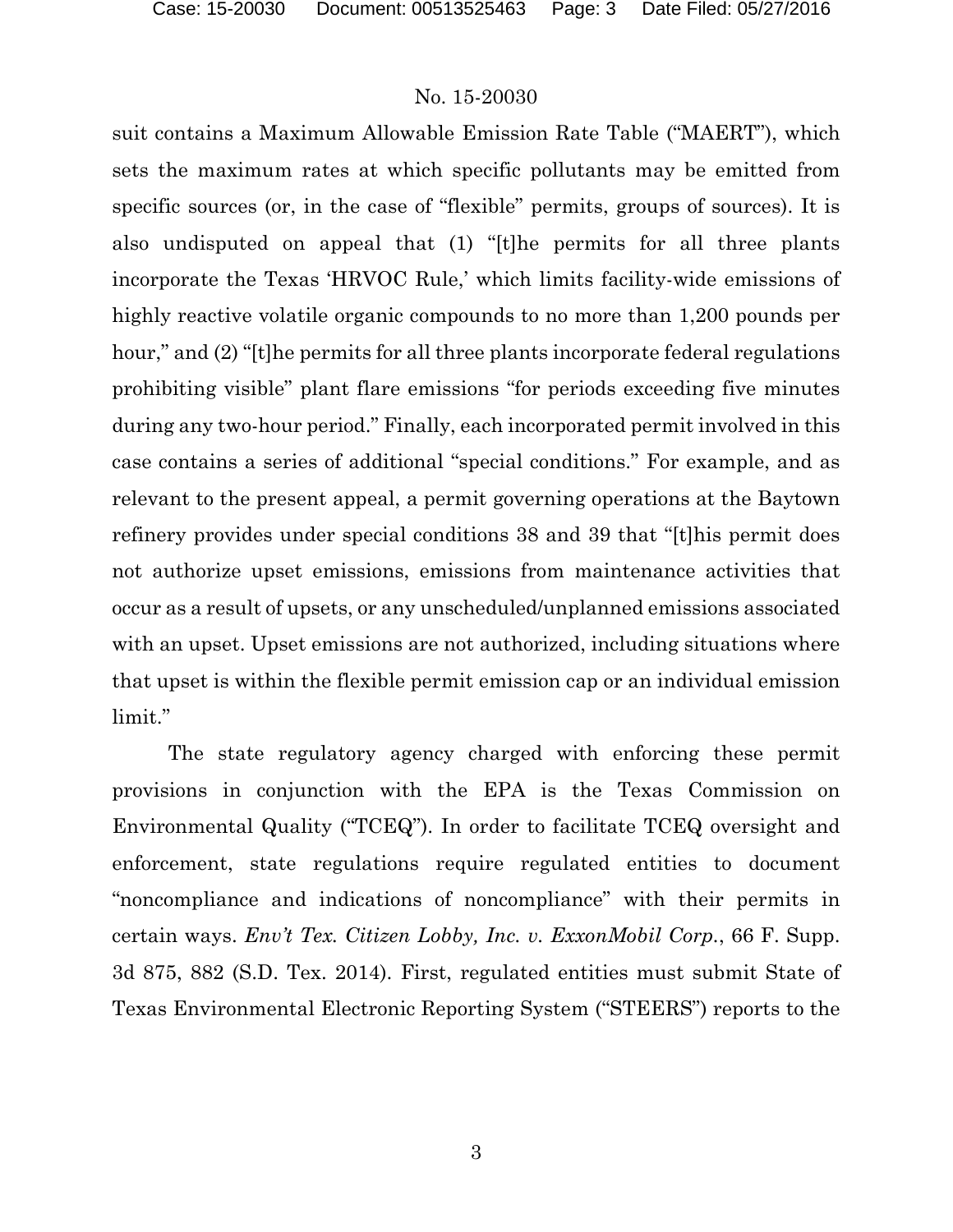## No. 15-20030

TCEQ documenting "emissions events"[1](#page-3-0) that result in the release of pollutants at or above a threshold quantity. *See* 30 TEX. ADMIN. CODE § 101.201(a); *id.*  § 101.1(88)–(89). Second, regulated entities must maintain on-site records of "emissions events" that result in the release of pollutants below the relevant threshold quantity. *Id.* § 101.201(b). Third, regulated entities must submit semi-annual reports to the TCEQ documenting any "deviations"[2](#page-3-1) from Title V permit requirements. *Id.* § 122.145(2). The TCEQ investigates each "reportable" event reflected in a STEERS report, reviews the on-site records of all "recordable" events, and has the authority to take enforcement action on any event should it deem such action necessary. In the present case, the record reflects that the TCEQ pursued enforcement and ultimately assessed over \$1 million in penalties against Exxon based on a number of the "events" set out in its reports and records for the period relevant to this appeal. Furthermore, in 2012, the TCEQ and Exxon entered an "agreed enforcement order" which, among other things, requires Exxon to implement four "environmental improvement projects" in order to "reduce emissions at the Baytown Complex, including emissions from emissions events . . . ."

As a supplement to the enforcement authority vested in the EPA and state regulatory agencies like the TCEQ, the CAA also authorizes "any person [to] commence a civil action on his own behalf" against "any person . . . who is

<span id="page-3-0"></span><sup>1</sup> An "emissions event" is defined under Texas law as "[a]ny upset event or unscheduled maintenance, startup, or shutdown activity, from a common cause that results in unauthorized emissions of air contaminants from one or more emissions points at a regulated entity." 30 TEX. ADMIN. CODE § 101.1(28). "Unauthorized emissions" are in turn defined as "[e]missions of any air contaminant except water, nitrogen, ethane, noble gases, hydrogen, and oxygen that exceed any air emission limitation in a permit, rule, or order of the commission . . . ." *Id.* § 101.1(108).

<span id="page-3-1"></span><sup>&</sup>lt;sup>2</sup> A "deviation" is defined under Texas law as "[a]ny indication of noncompliance with a term or condition of the permit as found using compliance method data from monitoring, recordkeeping, reporting, or testing required by the permit and any other credible evidence or information." 30 TEX. ADMIN. CODE § 122.10(6).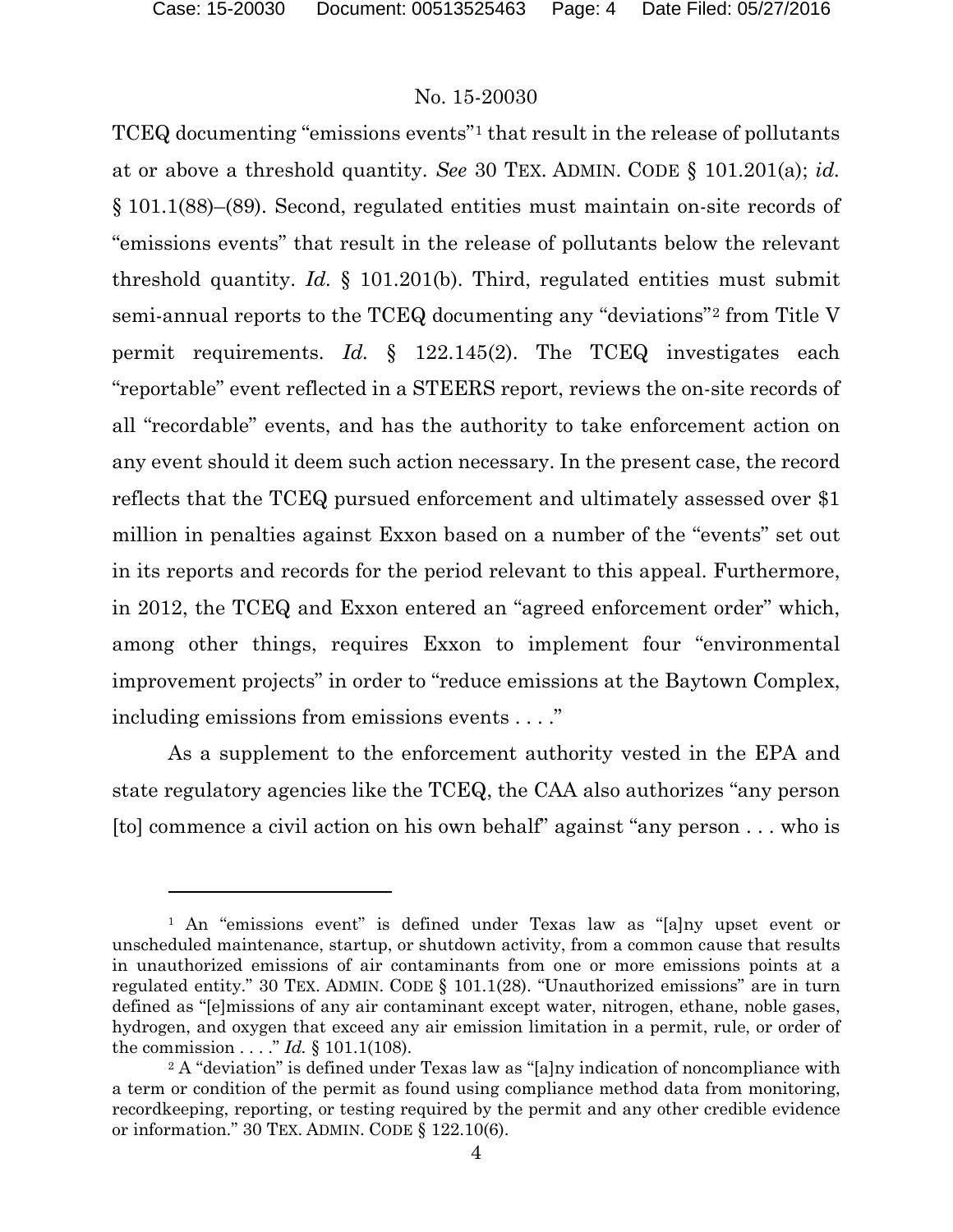l

## No. 15-20030

alleged to have violated (if there is evidence that the alleged violation has been repeated) or to be in violation of . . . an emission standard or limitation under [the CAA]." 42 U.S.C.  $\S$  7604(a)(1). The definition of "emission standard or limitation" includes any "standard," "limitation," "schedule," "term," or "condition" in a Title V permit. *Id.* § 7604(f)(4). Thus, any person may bring a so-called "citizen suit" under the CAA against a regulated entity that has violated a provision of its Title V permit, so long as the violation has been "repeated" or is "ongoing." *See id.* § 7604(a)(1).

In December of 2010, Plaintiffs in the present case sued Exxon under the CAA's citizen suit provision, alleging thousands of violations of Exxon's permits over a period spanning from October of 2005 through the date of suit.[3](#page-4-0) Plaintiffs raised seven counts in their complaint, five of which are at issue in this appeal. Specifically, Plaintiffs alleged (among other things) that Exxon (1) committed thousands of violations of the refinery permit condition providing that "upset emissions" are "not authorize[d]" (Count I); (2) committed thousands of violations of the MAERT emission limits for various pollutants in the complex's permits (Count II); (3) committed 18 days of violations of the incorporated 1,200 pounds per hour permit limits on emissions of HRVOCs (Count III); (4) committed 44 days of violations of the incorporated permit prohibitions on visible emissions from flares for periods exceeding five minutes during any two-hour period (Count IV); and (5) committed over 4,000 days of additional violations of sundry regulatory requirements reflected in "deviation reports" that Exxon submitted to the TCEQ (Count VII). Plaintiffs sought the maximum statutory penalties for each of the violations, a declaratory judgment that Exxon violated its permits (and thus the CAA), a permanent injunction

<span id="page-4-0"></span><sup>3</sup> Because Plaintiffs claimed many of the violations were "ongoing," the period of alleged violations ultimately extended through September of 2013.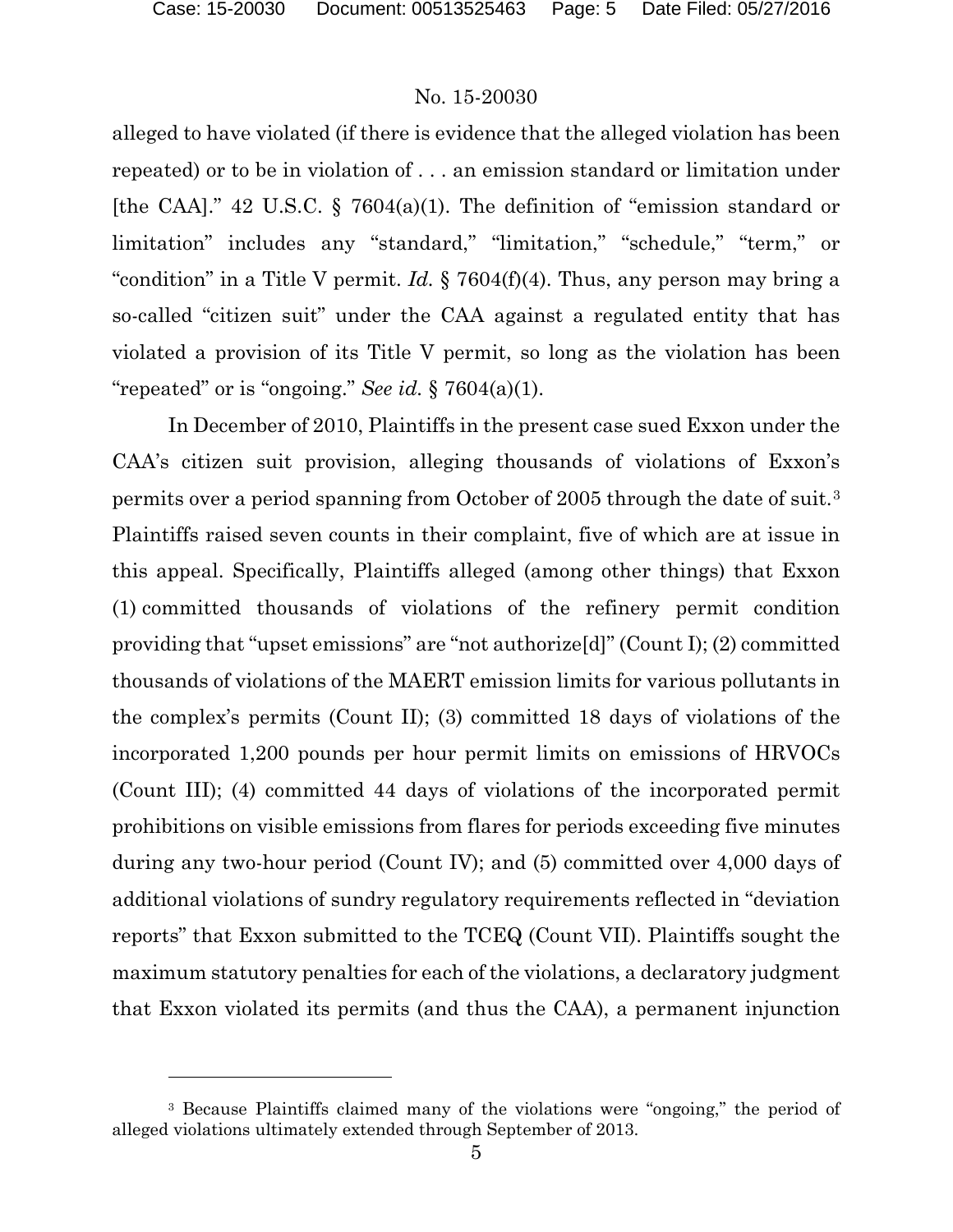barring Exxon from further permit violations, attorneys' fees and costs, and appointment of a "special master" to monitor implementation of relief.

As evidentiary support for the alleged violations, Plaintiffs relied exclusively on "Exxon's STEERS reports of reportable emissions events, records of recordable emissions events, and Title V deviation reports covering the time period at issue." *Env't Tex.*, 66 F. Supp. 3d at 882. At the direction of the district court, the parties compiled the various reports and records into spreadsheets and "stipulated to [their] contents." *Id.* The district court subsequently conducted a thirteen-day bench trial and issued findings of fact and conclusions of law in late 2014. Broadly, the district court concluded that only 94 of the thousands of alleged permit violations were "actionable," and the court declined to order any of Plaintiffs' requested relief. More specifically, (1) the district court treated Count I as alleging violations of MAERT hourly emission limits (essentially conflating Count I and Count II) and found no "actionable" Count I violations; (2) the district court found only 25 "actionable" Count II violations based on Plaintiffs' ostensible failure to show that most of the violations were repeated violations of the same hourly MAERT limits; (3) the district court found only a handful of Count III and Count IV violations, as the rest of the alleged violations were not "corroborated"; (4) the district court found no additional Count VII violations, as Plaintiffs had failed to meet their burden of showing that the "indications" of noncompliance in the deviation reports were actual violations; (5) the district court declined to grant declaratory relief, because the court had "already made" findings on Exxon's liability; (6) the district court declined to impose a penalty based, in part, on the finding that Exxon received no economic benefit from its failure to comply with its permits and the view that lengthy/serious violations could be offset by less lengthy/less serious violations; and (7) the district court declined to grant injunctive relief, finding that the injury to the public from denial of an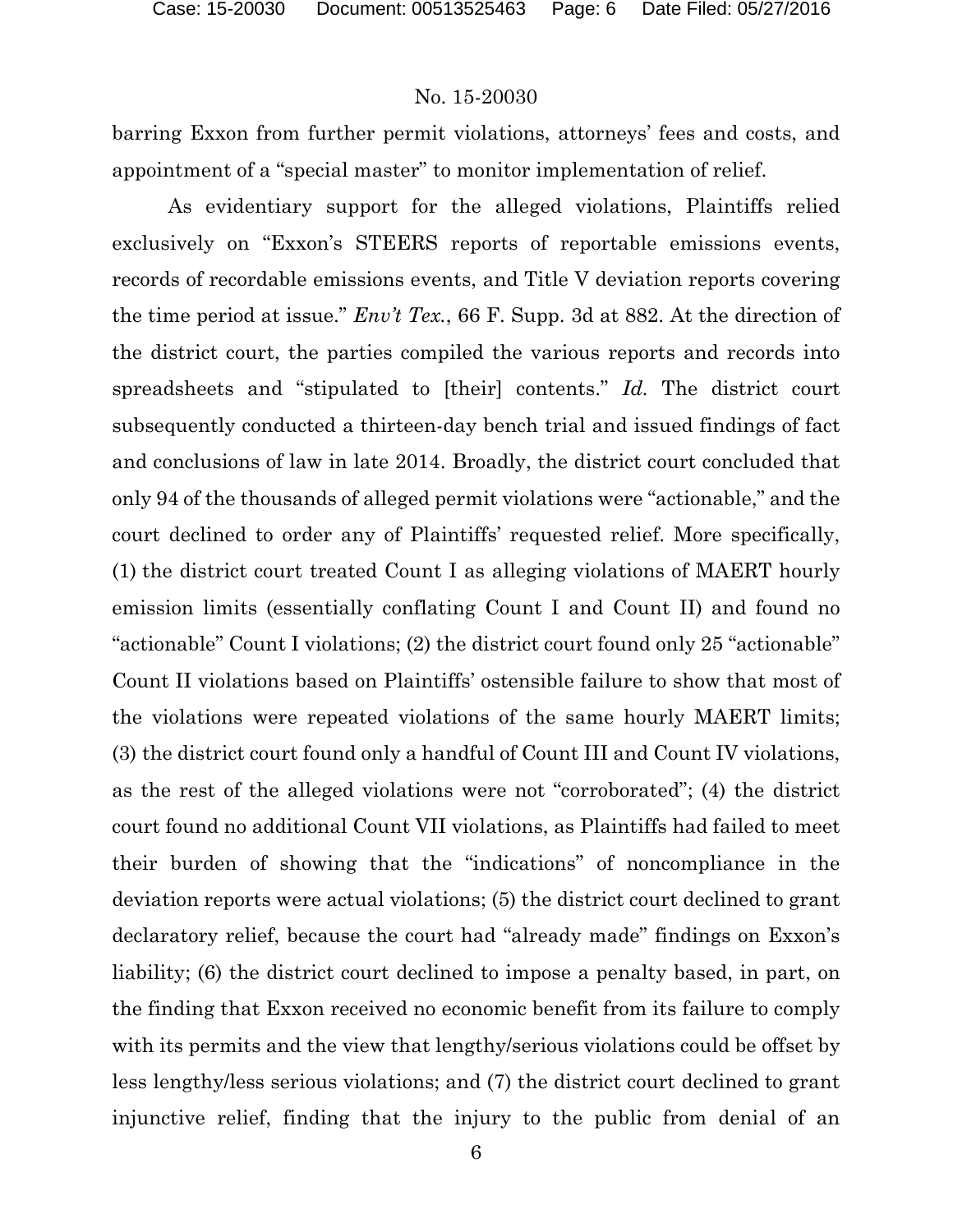injunction would not outweigh the damage the injunction would cause Exxon. Plaintiffs now appeal.

# II. DISCUSSION

As noted above, the district court in this case found that 94 of the thousands of alleged permit violations were "actionable" under the citizen suit provision of the CAA, and the court declined to order any of Plaintiffs' requested relief. Notably, the district court's judgment on penalties went beyond merely concluding that no penalty was warranted for the violations it found actionable. Rather, the district court determined that even if *every*  alleged violation were actionable, it would not impose a penalty*. Env't Tex*., 66 F. Supp. 3d at 904. We conclude that (1) the district court erred in finding 94 "actionable" permit violations; (2) the district court abused its discretion when it weighed less lengthy/less serious violations against more lengthy/more serious violations in its assessment of the CAA penalty factors; and (3) the district court erred in failing to consider certain evidence of Exxon's economic benefit from noncompliance. We therefore VACATE the district court's judgment and REMAND for assessment of penalties based on the correct number of actionable violations.

# *A. Liability*

The liability claims at issue in this appeal largely hinge on the legal significance of undisputed facts. As noted above, the parties stipulated to the accuracy of Plaintiffs' evidence, which consisted of spreadsheets detailing Exxon's reports and records of "emissions events" and Title V "deviation reports." However, the parties dispute nearly every legal conclusion to be drawn from the spreadsheets, including whether the spreadsheets—because they reflect Exxon's legally required reports and records of "emissions events"—constitute admissions of permit violations. We will address each liability count in turn after briefly discussing the standard of review.

7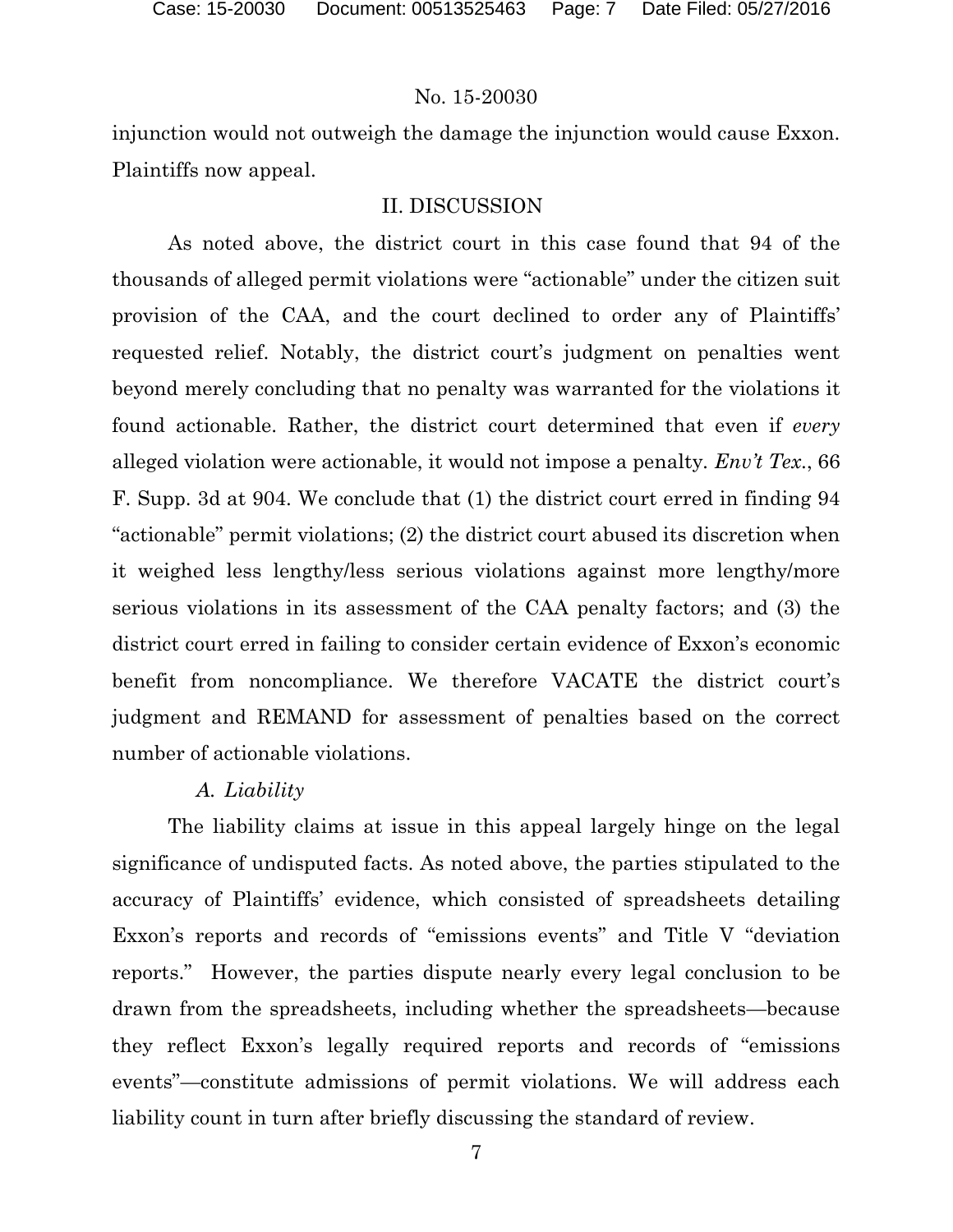### 1. Standard of Review

"The standard of review for a bench trial is well established: findings of fact are reviewed for clear error and legal issues are reviewed de novo." *Preston Exploration Co., L.P. v. GSF, L.L.C.*, 669 F.3d 518, 522 (5th Cir. 2012) (quoting *Kona Tech. Corp. v. S. Pac. Transp. Co.*, 225 F.3d 595, 601 (5th Cir. 2000)). However, "[t]he clearly erroneous standard of review does not apply to [those] factual findings made under an erroneous view of controlling legal principles." *Maritrend, Inc. v. Serac & Co. (Shipping) Ltd.*, 348 F.3d 469, 470 (5th Cir. 2003) (quoting *Lake Charles Stevedores, Inc. v. PROFESSOR VLADIMIR POPOV M/V*, 199 F.3d 220, 223 (5th Cir. 1999)).

"A finding is 'clearly erroneous' when there is no evidence to support it, or if the reviewing court, after assessing all of the evidence, is left with the definite and firm conviction that a mistake has been committed." *U.S. Bank Nat'l Ass'n v. Verizon Commc'ns, Inc.*, 761 F.3d 409, 431 (5th Cir. 2014) (quoting *Baldwin v. Taishan Gypsum Co., Ltd. (In re Chinese-Manufactured Drywall Prods. Liab. Litig.)*, 742 F.3d 576, 584 (5th Cir. 2014)). When "the district court's account of the evidence is plausible in light of the record viewed in its entirety," this court "may not reverse it even though convinced that had it been sitting as the trier of fact, it would have weighed the evidence differently." *Id.* (quoting *Anderson v. City of Bessemer City*, 470 U.S. 564, 573– 74 (1985)). Furthermore, if this court "determine[s] that 'there are two permissible views of the evidence,' then [it] may not conclude that the [district] court's choice between them was clearly erroneous." *Id.*

2. Count I: The "No Upset Emissions" Condition

In Count I of their complaint, Plaintiffs alleged that Exxon violated incorporated provisions of the Title V Baytown refinery permit providing "that upset emissions, emissions from maintenance activities that occur as a result of upsets, or any unscheduled/unplanned emissions associated with an upset,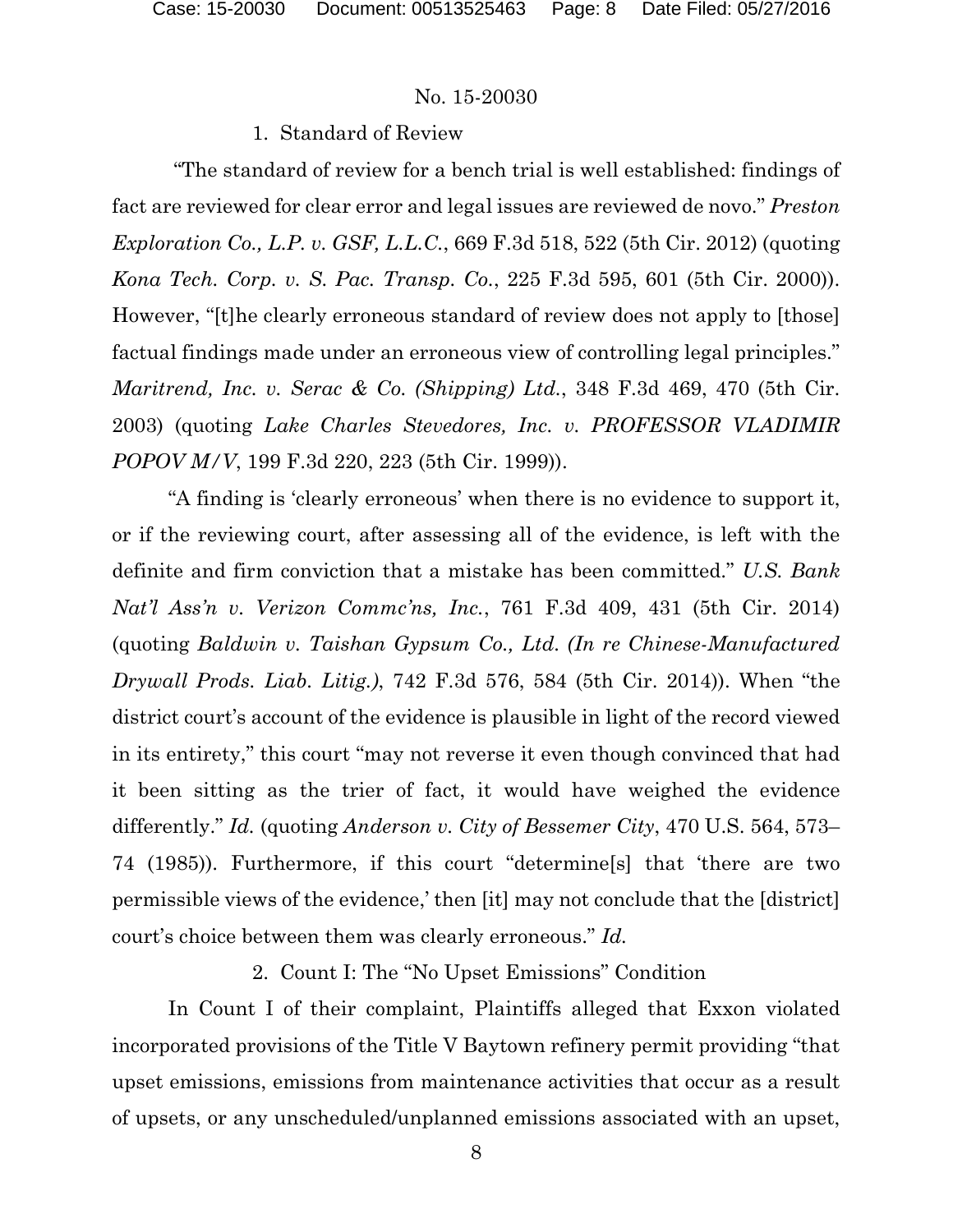are not authorized in any amount." Likewise, in the proposed findings of fact and conclusions of law that Plaintiffs submitted to the district court, they alleged under Count I that "Exxon violated the provisions of the Refinery's Title V permit that prohibit upset emissions," and Plaintiffs specifically cited special conditions 38 and 39 of incorporated refinery permit 18287 in support of this allegation. However, Plaintiffs also submitted a summary exhibit of Count I violations in which violations of "MAERT limits" were referenced. For this reason, the district court concluded that Plaintiffs' allegations with respect to Count I had been "inconsistent," and because the Count I summary chart listed violations "contaminant-by-contaminant," the district court treated Count I as alleging violations "of conditions that apply to separate air contaminants," i.e., MAERT emission limits. *Env't Tex.*, 66 F. Supp. 3d at 895– 96. In other words, the district court conflated Plaintiffs' Count I allegations with their Count II allegations (addressed infra) and concluded there were no actionable violations under Count I for the same reason there were very few actionable violations under Count II. On appeal, Plaintiffs argue that the district court simply applied the wrong permit provisions to Count I; put another way, Plaintiffs claim that the court erred by applying the wrong law to the events set forth in Plaintiffs' spreadsheets—a decision to which de novo review applies. *See Maritrend*, 348 F.3d at 470. We agree.

The aforementioned special conditions 38 and 39 state that "[t]his permit does not authorize upset emissions, emissions from maintenance activities that occur as a result of upsets, or any unscheduled/unplanned emissions associated with an upset. Upset emissions are not authorized, including situations where that upset is within the flexible permit emission cap or an individual emission limit." An "upset event" (the emissions from which would be "upset emissions") is defined under Texas law as an "unplanned and unavoidable breakdown or excursion of a process or operation that results in unauthorized emissions." 30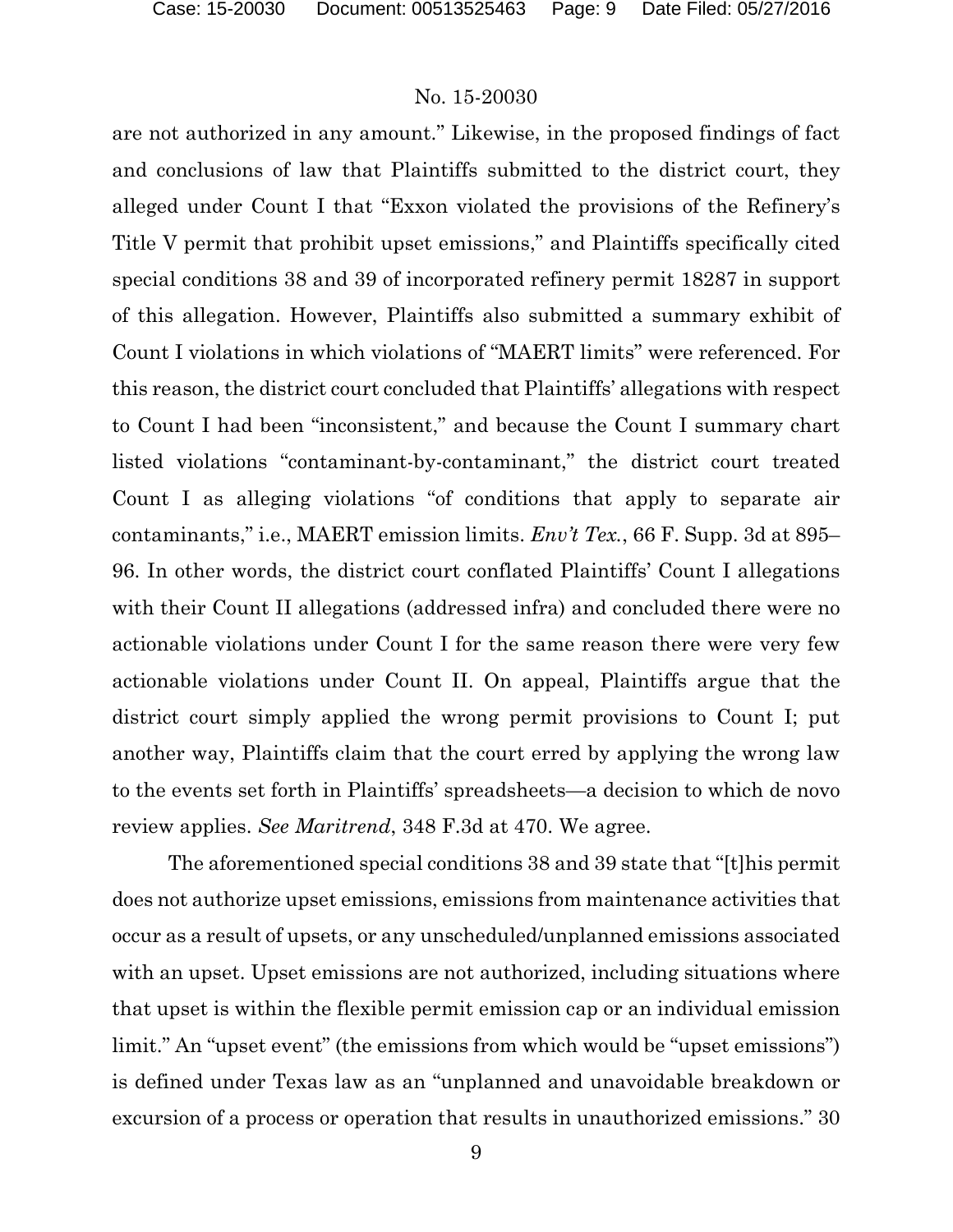l

## No. 15-20030

TEX. ADMIN. CODE § 101.1(110). Thus, because every "emissions event" recorded or reported by Exxon in this case also by definition involved "unauthorized emissions" as a result of "upset event[s]" or "unscheduled maintenance, startup, or shutdown activity," *id.* § 101.1(28), Plaintiffs were clearly alleging under Count I that every emission of a pollutant during each recorded "emissions event" at the refinery was a violation of special conditions 38 and 39 (and, by extension, one of Exxon's Title V permits).

The district court, however, believed it was "unclear exactly which standards or limitations Plaintiffs contend were violated under Count I," largely because one of Plaintiffs' summary exhibits setting forth Count I violations listed the violations under a heading for violations of "MAERT limits" rather than special conditions 38 and 39.[4](#page-9-0) *Env't Tex.*, 66 F. Supp. 3d at 896. The court thus suggested in a footnote that Plaintiffs were "combining a condition incorporated into a flexible permit that does not authorize upset emissions with conditions incorporated into the same flexible permit that limit separate air contaminants," and because Plaintiffs' Count I allegations were listed "contaminant-by-contaminant," the court treated Count I as alleging solely violations of MAERT limits. *Id.* at 896 & n.163.

On appeal, Exxon claims that the district court's Count I analysis stemmed from its "reject[ion]" of "Plaintiffs' theory that all upset emissions are actionable violations" and its "recogni[tion] that these emissions were actionable, if at all, only if they exceeded the maximum hourly emission rates." But this contention is inaccurate—the district court in fact expressly declined to "address whether the sole fact that there are allegedly multiple upset events

<span id="page-9-0"></span><sup>4</sup> While Plaintiffs do not offer an explanation for this variance, a simple review of the record provides an obvious one: human error. The summary tables for Plaintiffs' Count II violations are identical to the summary tables for the Count I violations, with only the numbers and headings changed. Thus, when the Count II tables were used to make the Count I tables, it is likely that the "violations" heading was mistakenly left unaltered.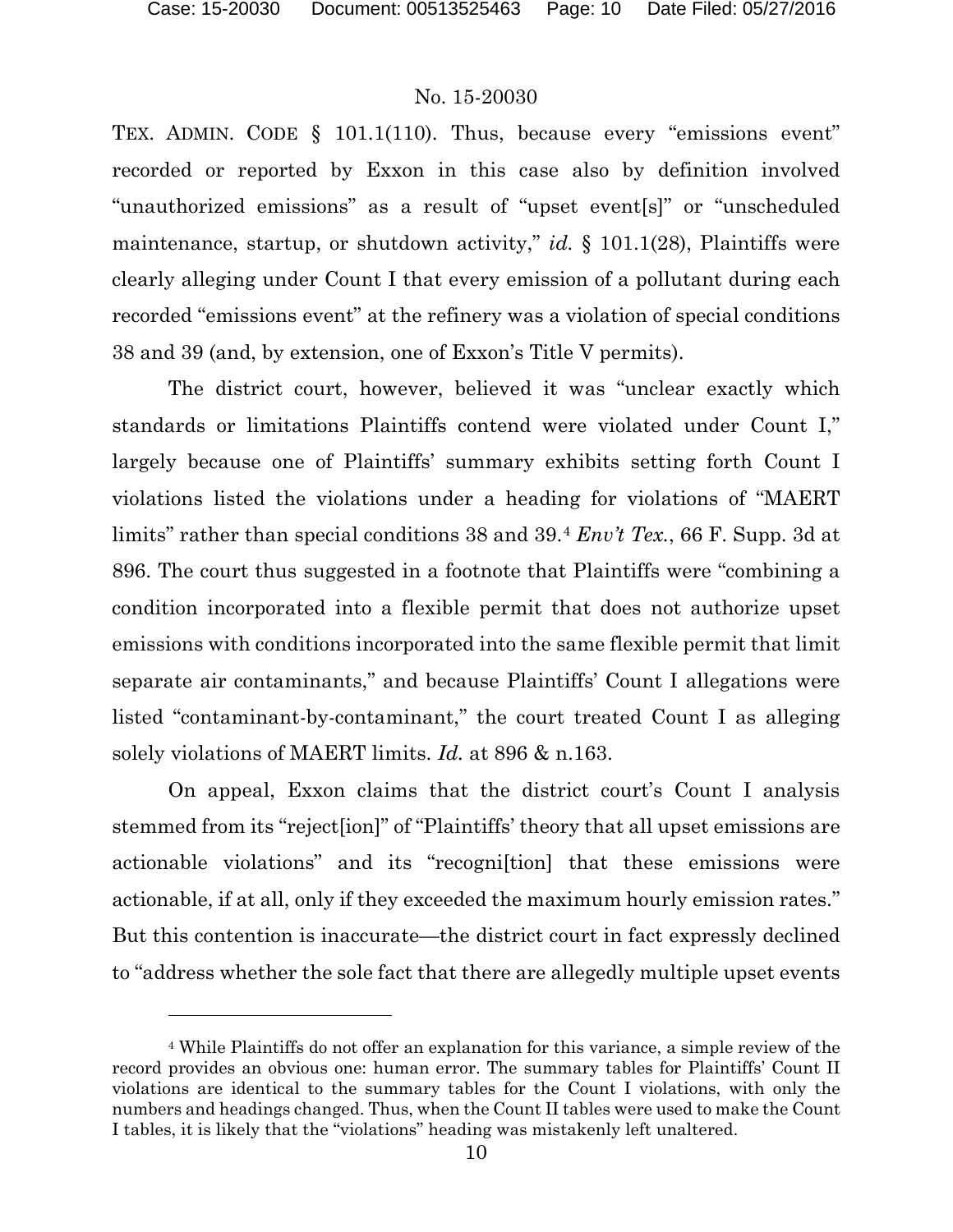makes those upset events actionable under the CAA or whether the condition referencing upset emissions constitutes a standard or limitation under the CAA." *Id.* at 896. Indeed, in the district court's view, Plaintiffs did "not contend every upset event is actionable because the condition that does not authorize upset emissions was repeatedly violated." *Id.* As should be clear from the foregoing discussion, however, this is precisely what Plaintiffs contended, and we do not think the district court's decision to ignore special conditions 38 and 39 follows from "Plaintiffs' approach to proving repeated violations under Count I contaminant-by-contaminant." *Id.* at 896 n.167. Rather, because Plaintiffs alleged that each emission of *each pollutant* during refinery emissions events was a violation of the special conditions (regardless of MAERT limits), it is unsurprising under Plaintiffs' actual Count I theory that they would list violations in such a manner.

Nevertheless, Exxon further argues that Plaintiffs' allegations of permit violations in general are based on the fallacious theory that "unauthorized emissions" during emissions events violate state permits. Exxon claims, on the contrary, that emissions events are simply not *governed* by permits and are instead subject to other regulations. In support of this contention, Exxon cites a portion of its 2012 agreed enforcement order with the TCEQ, which provides that "[e]missions events and [unplanned] MSS activities . . . are not subject to permitting under 30 TEX. ADMIN. CODE Chapters 106 or 116, and are regulated under 30 TEX. ADMIN. CODE Chapter 101 and TEX. HEALTH AND SAFETY CODE §§ 382.0215, 382.0216 and 382.085." *Exxon Mobil Corp.*, Docket No. 2011-2336- AIR-E, 2012 WL 780783, at \*1 (Tex. Comm'n on Envtl. Quality Feb. 29, 2012). Based on this language, Exxon claims that "unauthorized" emissions from emissions events cannot violate a permit, because such emissions were never subject to permits in the first instance.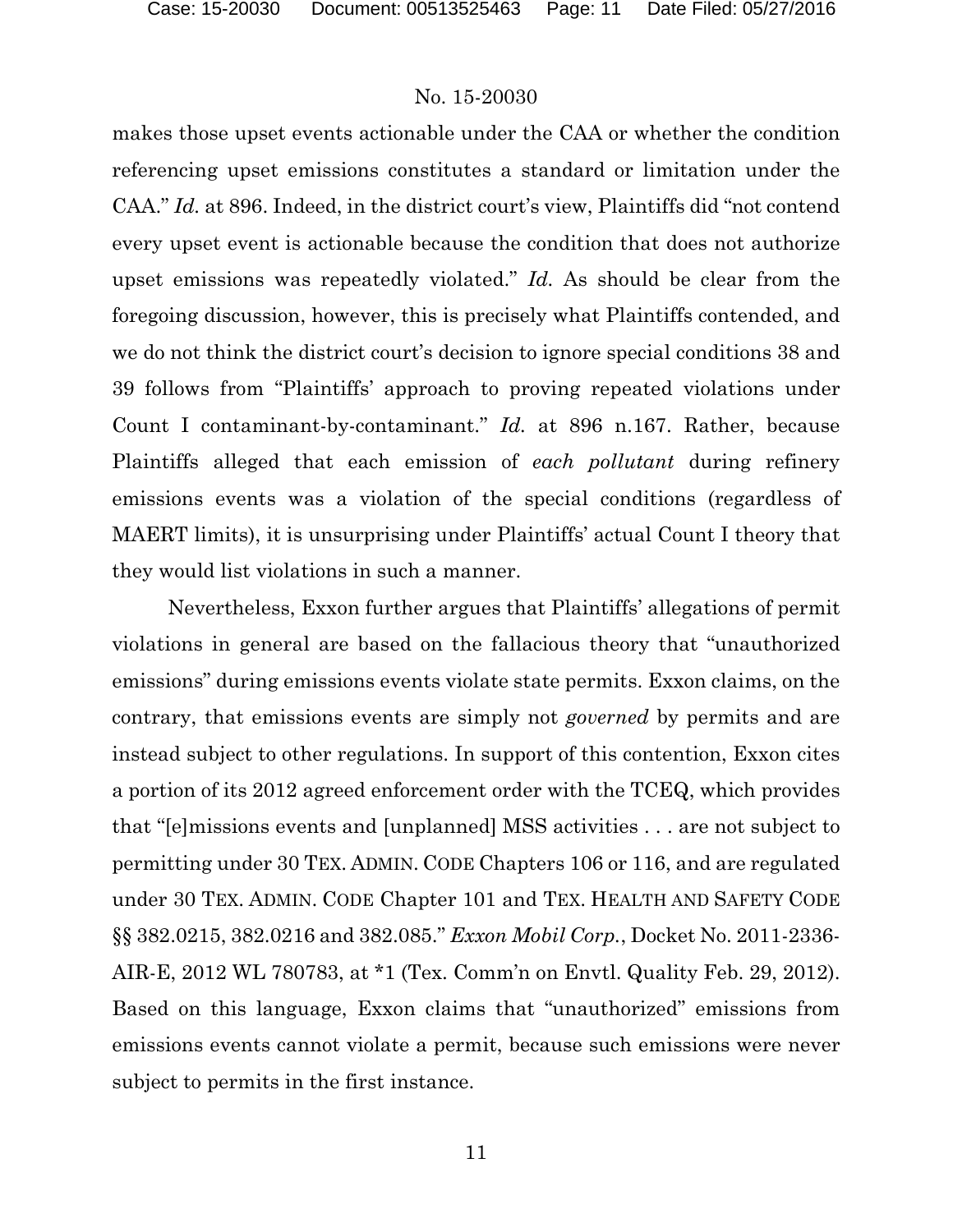We see at least two problems with Exxon's argument: first, "unauthorized emissions," by definition, include "[e]missions of any air contaminant . . . that exceed any air emission limitation in a permit . . . ." 30 TEX. ADMIN. CODE § 101.1(108). Second, the language from the TCEQ agreed enforcement order, read in conjunction with the regulatory framework it references, appears to indicate simply that Exxon cannot be issued a permit by rule (under Chapter 106) or a permit for new construction or modification (under Chapter 116) that allows for emissions events. *See id.* §§ 106.4, 116.10– 20. But this does nothing to suggest that emissions from such events are incapable of violating a permit, as evidenced by the fact that the TCEQ found violations of Exxon's permits— including state-issued permit 18287 and the corresponding Title V permit—stemming from Exxon's "fail[ure] to prevent unauthorized emissions" during several discrete emissions events at the Baytown complex. *Exxon Mobil Corp.*, 2012 WL 780783, at \*4.

We accordingly conclude that the district court erred as a matter of law in treating Count I as alleging violations of MAERT limits rather than special conditions 38 and 39. Furthermore, we note (as did the district court) that the alleged "violations under Count I overlap to an extent with hourly emission limit violations under Count II," but we do not agree that this is a reason to collapse the MAERT limits with special conditions 38 and 39. Rather, as Plaintiffs made clear in the court below, Count I sets forth the *alternative*  theory that every "emissions event" at the refinery constitutes a violation of the "no upset emissions" provisions incorporated into the refinery's Title V permit. As such, we believe that the district court's judgment on Count I should be vacated and the case remanded for reconsideration of Count I together with Count II, which we will now address.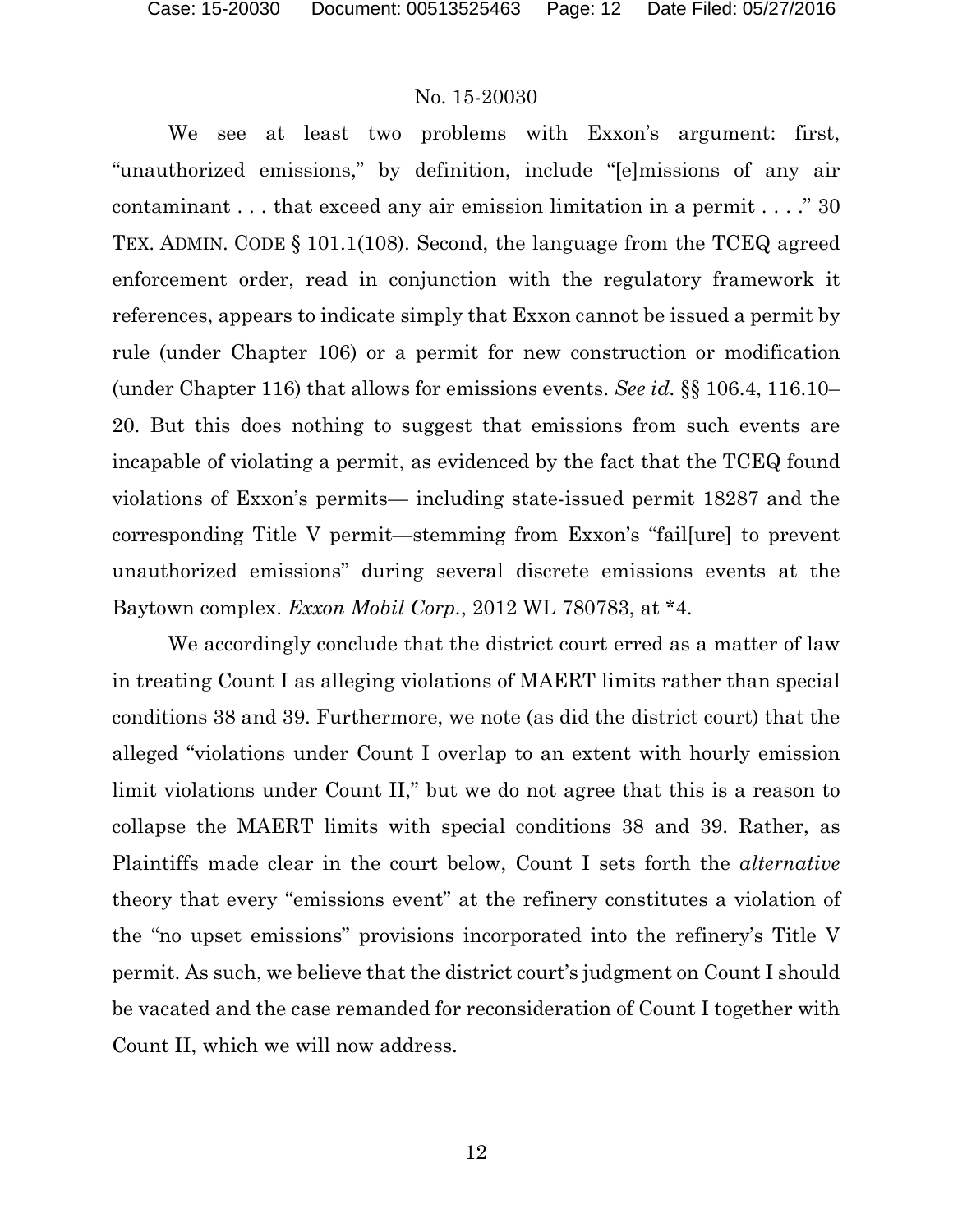## 3. Count II: MAERT Limits

In Count II, Plaintiffs alleged that the "emissions events" set forth in Exxon's reports and records encompassed over 13,000 days of violations of the hourly numerical emission limits for specific pollutants contained in the Maximum Allowable Emission Rate Tables (MAERTs) of incorporated permits governing the Baytown refinery, olefins plant, and chemical plant. The district court found that Plaintiffs had not proven any "actionable" MAERT violations under the relevant permits for the refinery and olefins plants and had proven a total of only 25 actionable violations under the relevant chemical plant permits. The court premised its findings on the determination that because the CAA citizen suit provision authorizes suits for "repeated or ongoing" violations of "*an* emission standard or limitation . . . *in*" a Title V permit, Plaintiffs had to prove repeated violations of the "*same*, *specific*" permit limitations. *Env't Tex.*, 66 F. Supp. 3d at 895, 898. In the district court's view, this meant that Plaintiffs had to show repeated violations of identical numerical emission limits from the MAERTs. And because Plaintiffs had categorized the violations in their spreadsheets by pollutant, with the applicable numerical limits in the spreadsheets often varying wildly for the same pollutants from one entry to the next, the district court concluded that Plaintiffs had not shown repeated violations of most MAERT limits. On appeal, Plaintiffs contend that the district court erred in viewing different numerical limits on emissions of the same pollutants from the same sources as distinct "permit limitations" for purposes of assessing whether MAERT limit violations were repeated or ongoing.

As noted previously, the CAA allows a person to bring a civil action "against any person . . . who is alleged to have violated (if there is evidence that the alleged violation has been repeated) or to be in violation of . . . an emission standard or limitation under [the Act]." 42 U.S.C. § 7604(a)(1). Based on this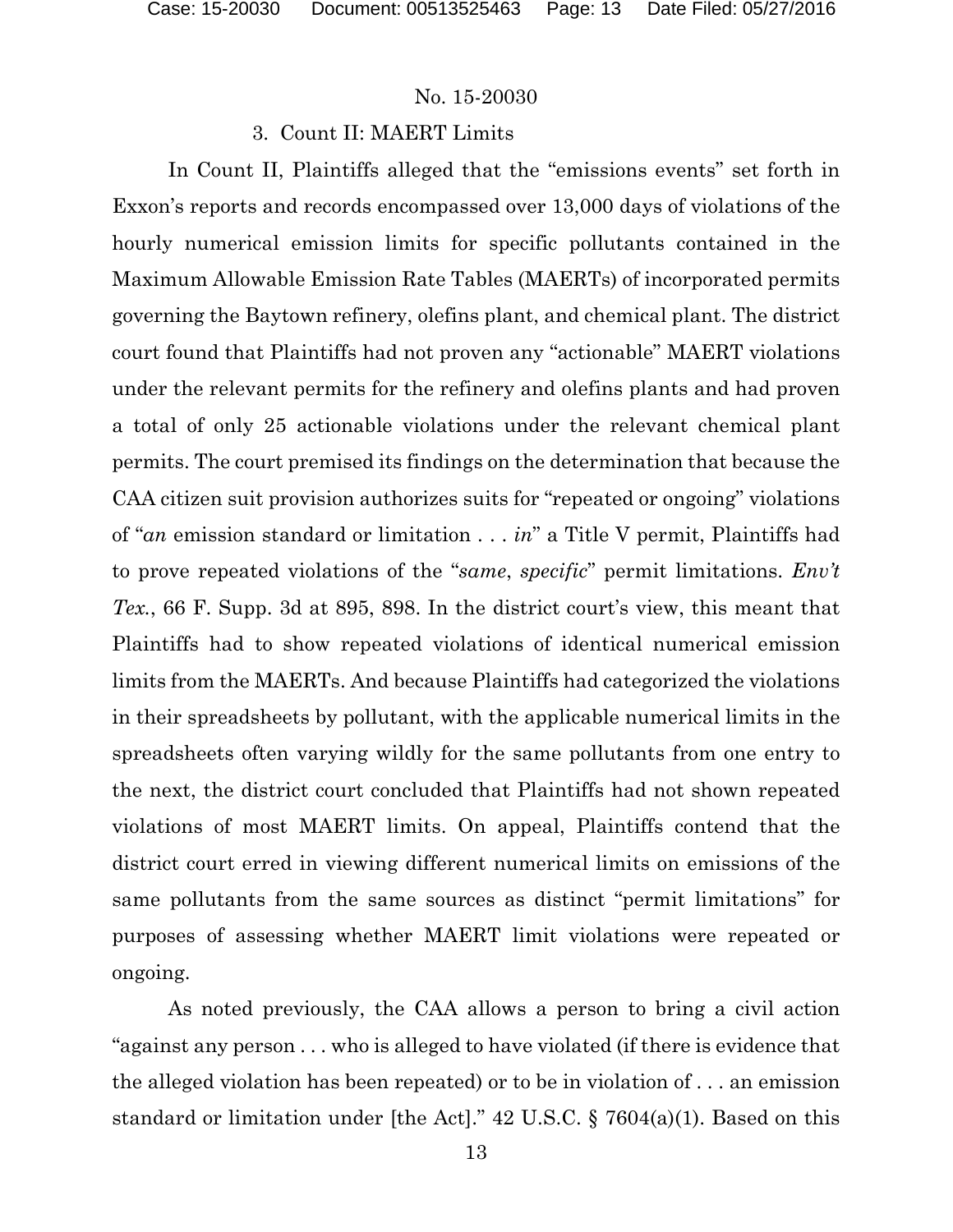## No. 15-20030

provision, the district court in this case concluded (and neither party disputes on appeal) that for a CAA violation<sup>[5](#page-13-0)</sup> to be "actionable" in a citizen suit, "the plaintiff must prove by the preponderance of the evidence one of the following": either "repeated violation of the same emission standard or limitation before the complaint was filed" or "violation of the same emission standard or limitation both before and after the complaint was filed."[6](#page-13-1) *Env't Tex.*, 66 F. Supp. 3d at 894; *see also Glazer v. American Ecology Envtl. Servs. Corp.*, 894 F. Supp. 1029, 1037–38 (E.D. Tex. 1995). Accordingly, because an "emission standard or limitation" includes any "standard," "limitation," "schedule," "term," or "condition" in a Title V permit, 42 U.S.C. § 7604(f)(4), Plaintiffs

<span id="page-13-0"></span><sup>5</sup> Exxon "[did] not dispute" in the court below that "the alleged violations under Count[] II . . . constitute violations of an emission standard or limitation." *Env't Tex.*, 66 F. Supp. 3d at 893 n.153. Exxon attempts to argue on appeal that it "never admitted" any entries under Count II were violations, "and the district court plainly understood that position since it did not find liability on all of the allegations in" that count. However, Exxon's argument at least with respect to alleged violations under Count II—clearly runs contrary to its clarification at trial that "if Exxon Mobil files a reportable STEERS event, for example, in essence, it is making a report of releases that exceed, for example, an hourly limit with respect to a particular release." Furthermore, the fact that STEERS reports and on-site records of "emissions events" reflect violations of emission standards or limitations does *not*  mean that a defendant is per se liable under the citizen suit provision of the CAA. *See* 42 U.S.C. § 7604(a)(1) (providing that violations must be "repeated" or ongoing). Thus, the fact that the district court "did not find liability on all of the" events under Count II is not proof that the district court believed many of the events counted as violations by Plaintiffs were not, in fact, violations. Finally, with respect to Exxon's argument that specific entries in which the emission quantity—standing alone—would appear to fall below the applicable listed threshold were not shown to be violative of MAERT limits, we note that we were unable to locate in the record any point at which Exxon contested these entries before the district court. Rather, Exxon's proposed findings of fact and conclusions of law focused on whether Count II violations were "repeated" or "ongoing," and when asked directly by the district court "which events from the stipulated tables" it "claim[ed] [did] not constitute a violation," Exxon did not mention Count II. Thus, to the extent Exxon asks us to conclude that most of the Count II violations, including a number of the violations that the district court found actionable, were not violations at all based on an argument it never raised below, we decline to do so. *See, e.g.*, *Violette v. Smith & Nephew Dyonics, Inc.*, 62 F.3d 8, 11 (1st Cir. 1995) (a defendant may not "evade the scrutiny of the district court" by raising a new defense on appeal "in order to create essentially a new trial").

<span id="page-13-1"></span><sup>6</sup> The district court also noted a third alternative: namely, showing a "continuing likelihood of recurrence." However, as the district court recognized, "Plaintiffs do not claim satisfaction of the third method of proving actionability." *Env't Tex.*, 66 F. Supp. 3d at 894.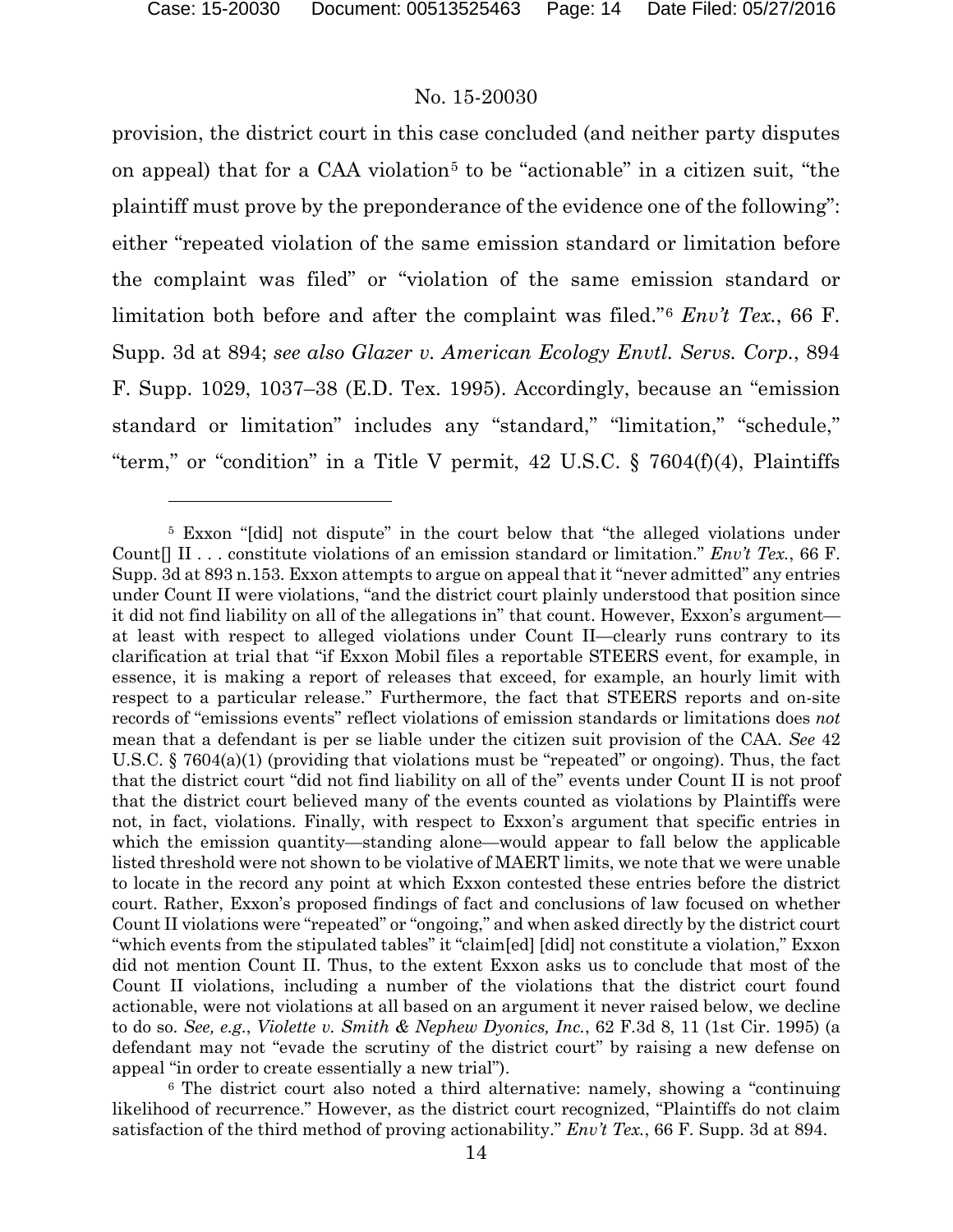concede that they had to prove by the preponderance of the evidence that violations of the *same*, *specific* conditions or limitations in Exxon's permits were "repeated" in the past or occurred at least once before Plaintiffs filed suit and at least once after.

Despite this concession, Plaintiffs take issue with the district court's finding that because violations were categorized in the spreadsheets and summaries by pollutant, with often-differing numerical limits listed, Plaintiffs failed to prove that most violations of specific MAERT limits were repeated or ongoing. Plaintiffs devote a significant portion of their brief on this point to the question of whether a MAERT limit for a particular pollutant from a particular source should be considered a single standard or limitation despite changes to the actual number of the limit over time. In short, Plaintiffs believe that multiple exceedances of MAERT limits on specific pollutants from specific emission points (or groups of emission points) should be considered "repeated" even if the numbers of the limits vary due to intermittent permit amendments or renewals. Yet as Exxon points out, variations in the limits listed in Plaintiffs' spreadsheets may, in at least some instances, be attributable to the presence of distinct numerical limits for ordinary conditions and maintenance, startup, and shutdown ("MSS") activity within a single version of a permit. *E.g.*, PERMIT NO. 36476 (setting ordinary and MSS limits on chemical plant emissions). Nevertheless, the district court in this case did not distinguish between different emission limits in the same version of a permit and corresponding emission limits in different versions of a permit. Instead, the court simply determined that any time the listed "emission limit" in Plaintiffs' tables varied numerically, a new permit "standard or limitation" was at issue. We conclude that this was error.

At least with respect to specific limits on particular pollutants from particular sources that change numerically due to amendments or renewals,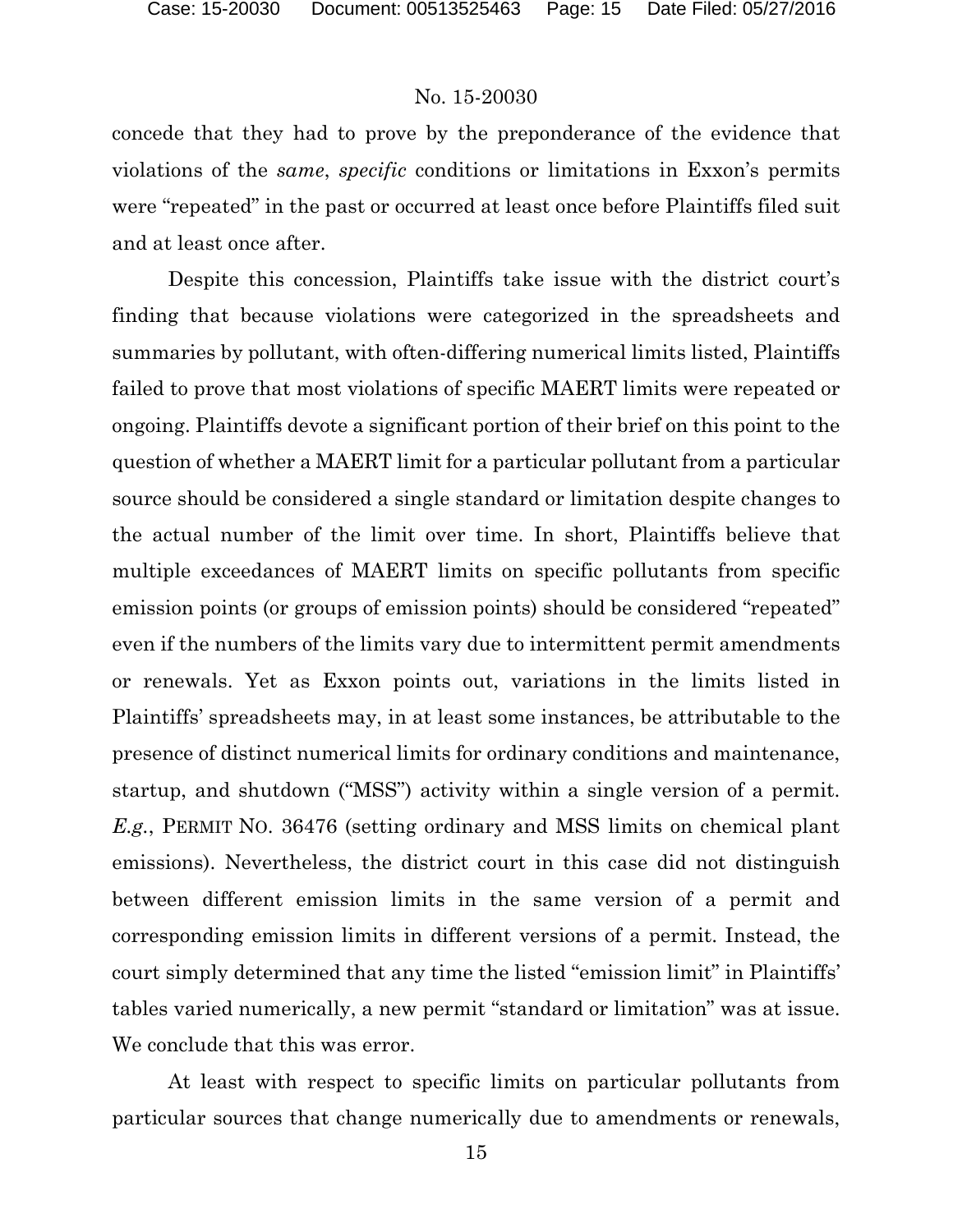l

## No. 15-20030

we believe that such limits constitute the same "standard[s] or limitation[s]" for purposes of determining whether violations are "repeated" or "ongoing" under the CAA citizen suit provision.  $42 \text{ U.S.C. }$ §§  $7604(a)(1) \& (f)(4)$ . This view is consistent with the approach taken by courts in assessing "ongoing" violations of Clean Water Act ("CWA") permits. *See Allen Cty. Citizens for the Env't, Inc. v. BP Oil Co.*, 762 F. Supp. 733, 740–41 (N.D. Ohio 1991), *aff'd*, 966 F.2d 1451 (6th Cir. 1992) (unpublished table decision).<sup>[7](#page-15-0)</sup> In the CWA context, courts have focused on *pollutants* and whether those *pollutants* have been discharged at higher rates than authorized by a permit, not simply on whether the same numerical thresholds are at issue. *See id.* at 740–41. We think this approach makes good sense given that, as the Fourth Circuit explained in a CWA case, "[t]he entire structure of [The Act] and regulations involves identifying specific pollutants and setting a permit limit for each pollutant of concern." *Chesapeake Bay Found. v. Gwaltney*, 890 F.2d 690, 698 (4th Cir. 1989). We accordingly hold that limits on emissions of specific pollutants from specific emission points (or groups of emission points in flexible permits) should constitute permit "emission standard[s] or limitation[s]" that may be violated repeatedly under the CAA citizen suit provision, regardless of whether the numerical values of the limits have been changed through amendments or renewals.

In light of our holding, we must vacate the district court's judgment on Count II. On remand, the district court is instructed to determine the correct number of actionable Count II violations when treating corresponding limits

<span id="page-15-0"></span><sup>7</sup> We acknowledge, as the district court in this case did, that "[t]he 'to be in violation' provision in the CAA is identical to the 'to be in violation' provision in the CWA," and "[i]nterpretations of the CWA provision are instructive when analyzing the CAA provision." *Env't Tex.*, 66 F. Supp. 3d at 894 n.154; *see also United States v. Anthony Dell'Aquilla, Enters. & Subsidiaries*, 150 F.3d 329, 338 n.9 (3d Cir. 1998).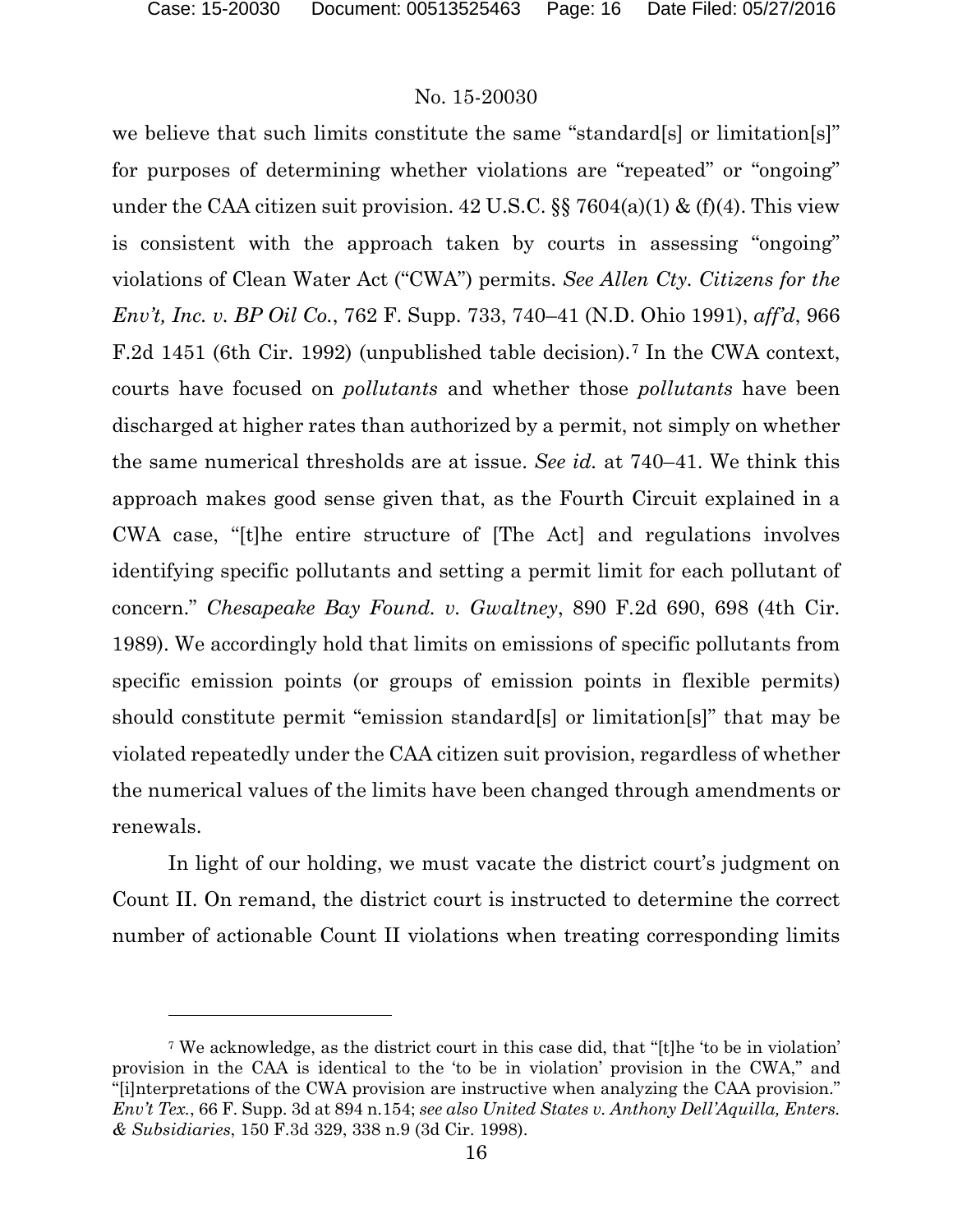l

## No. 15-20030

on the same pollutants from different versions of the relevant permits as the same "standard[s] or limitation[s]" under the CAA.[8](#page-16-0)

## 4. Counts III and IV: HRVOCs and Smoking Flares

Under Counts III and IV, Plaintiffs alleged 13 violations (for a total of 18 days) of the incorporated "HRVOC rule" prohibiting emissions of highly reactive volatile organic compounds at a rate exceeding 1,200 lbs./hr. (Count III) and 42 violations (for a total of 44 days) of the incorporated "smoking flare rule" prohibiting visible emissions from flares for periods exceeding five minutes during any two-hour period (Count IV). The district court counted 9 of the 13 HRVOC rule entries in Plaintiffs' spreadsheets and 28 of the 42 smoking flare rule entries as "violations," finding that the remaining entries were not "corroborated" as violations of the rules because they either did not explicitly state limits had been exceeded or did not list opacity percentages and start/end times to allow for verification. *Env't Tex*., 66 F. Supp. 3d at 901–02. On appeal, Plaintiffs claim that the district court erred in requiring "corroboration" of these entries, as "Exxon conceded at trial that all of the alleged violations under Counts III and IV constituted 'violations of an emission standard or limitation.'"

In an early portion of its order, the district court stated the following: "Exxon does not dispute that the alleged violations under Counts II, III, IV, and V of Plaintiffs' complaint constitute violations of an emission standard or limitation." *Env't Tex.*, 66 F. Supp. 3d at 893 n.153. Exxon argues on appeal that this statement referred only to "the actionability of various legal theories in general," but we cannot agree. Far from merely acknowledging Exxon's failure to dispute that Counts II, III, IV, and V involved "emission standards

<span id="page-16-0"></span><sup>8</sup> We also note, once again, that on remand, the district court should consider the overlap between Plaintiffs' Count I and Count II claims with respect to refinery emissions.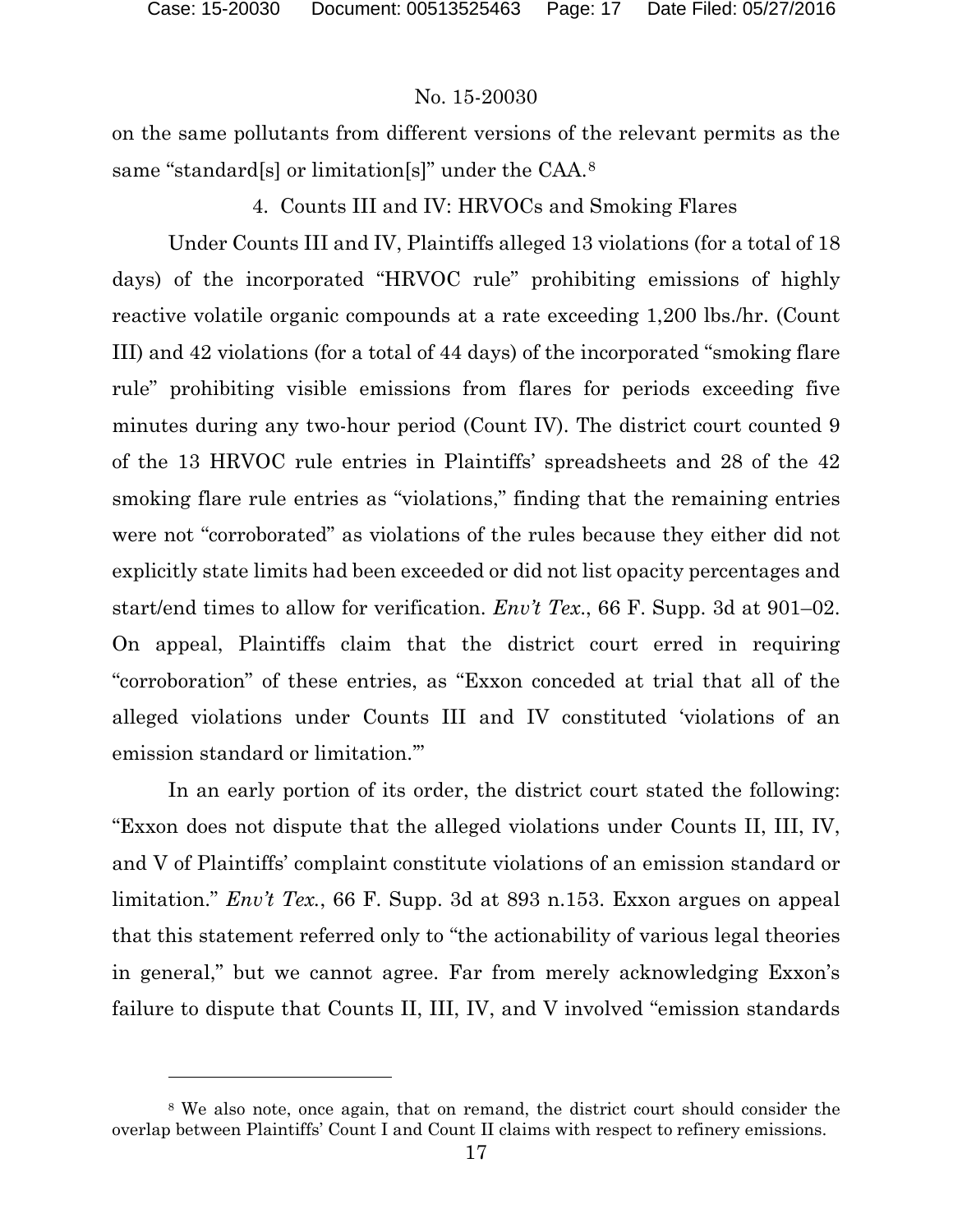## No. 15-20030

or limitations" that might hypothetically be violated, the district court expressly found it undisputed that "Exxon violated" standards and limitations under those counts. *See id.* at 893. In making this finding, the court was undoubtedly relying on an exchange at trial during which the court directly asked counsel for Exxon "which events from the stipulated tables" it claimed "do not constitute a violation." In response, counsel pointed only to events under Counts I, VI, and VII. Indeed, even after the court clarified that it was "not talking about repeated or ongoing[,] [j]ust talking about the definition of violations," counsel for Exxon replied that "those are the three areas I'll point the court to."

On the basis of this exchange, the district court clearly assumed each Count II event counted by Plaintiffs was undisputed as a violation, because it limited its focus in its findings of fact and conclusions of law to whether identical numerical permit limits were present in Plaintiffs' tables such that repeated or ongoing violations of the *same* limits were "corroborated."[9](#page-17-0) *See id.*  at 899–900. In other words, the district court appears to have treated the statements by counsel for Exxon as judicial admissions that "with[drew]" the question of whether specific events were violations "from contention," and it thus assumed the entries at issue under Count II were, factually, MAERT limit exceedances. *See Martinez v. Bally's La., Inc.*, 244 F.3d 474, 476–77 (5th Cir. 2001). With respect to Counts III and IV, however, the district court concluded that a number of specific entries were not actionable because the entries themselves were not "corroborated" as *violations*. We find this differential treatment of Counts II, III, and IV irreconcilably inconsistent. If the district

<span id="page-17-0"></span><sup>&</sup>lt;sup>9</sup> Indeed, it is for this very reason that we declined to address Exxon's argument regarding whether specific emissions under Count II exceeded MAERT limits—Exxon never contested those emissions as violations below, and the district court rightly understood there to be no dispute on the point.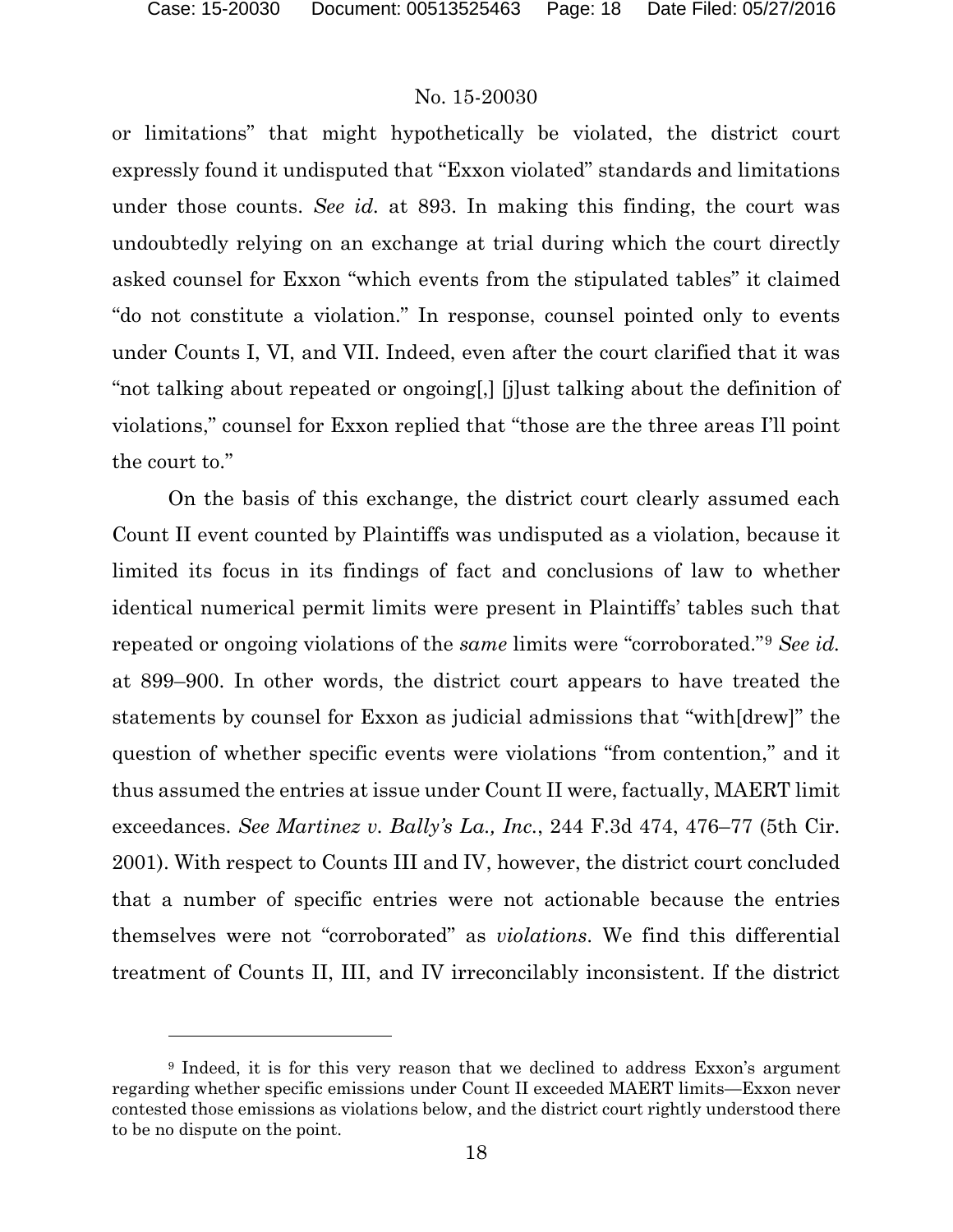court believed there was a question as to whether particular events under the three counts constituted violations in the first instance, it should have analyzed each entry to determine whether, as a factual matter, the relevant limits were exceeded. If it believed the events under those counts were undisputed as violations, it should have analyzed simply whether the violations were "repeated" or "ongoing." What the court did, however, was (1) analyze only whether violations, which it believed to be undisputed, were "repeated" or "ongoing" under Count II; and (2) analyze only whether specific entries corroborated violations of the relevant permit requirements under Counts III and IV. In light of the court's analysis of Count II and its express finding that violations under Counts II, III, IV, and V were undisputed, we do not see how the district court's treatment of entries counted by Plaintiffs as violations under Counts III and IV can be justified. We accordingly conclude that the district court erred in requiring "corroboration" for violations that, in a different portion of the same order, it explicitly found to be undisputed. On remand, the district court is instructed to include in its tally of Count III and Count IV violations the entries it rejected as "uncorroborated."

5. Count VII: Additional Violations in Deviation Reports

Under Count VII, Plaintiffs alleged over 4,000 days of additional Title V permit violations based on "Title V deviation reports" that Exxon submitted to the TCEQ during the relevant time period. These reports contained entries reflecting the "emissions events" that were at issue in the other counts, as well as various non-emissions-related incidents (involving, for instance, reporting requirements). Plaintiffs asserted at trial that each incident contained in a deviation report constituted an actionable permit violation, and Exxon argued that none of the entries evinced "violations" at all under the definition of "deviation" set forth in the Texas Administrative Code. The district court agreed with Exxon, reasoning that (1) Texas law defines a deviation as merely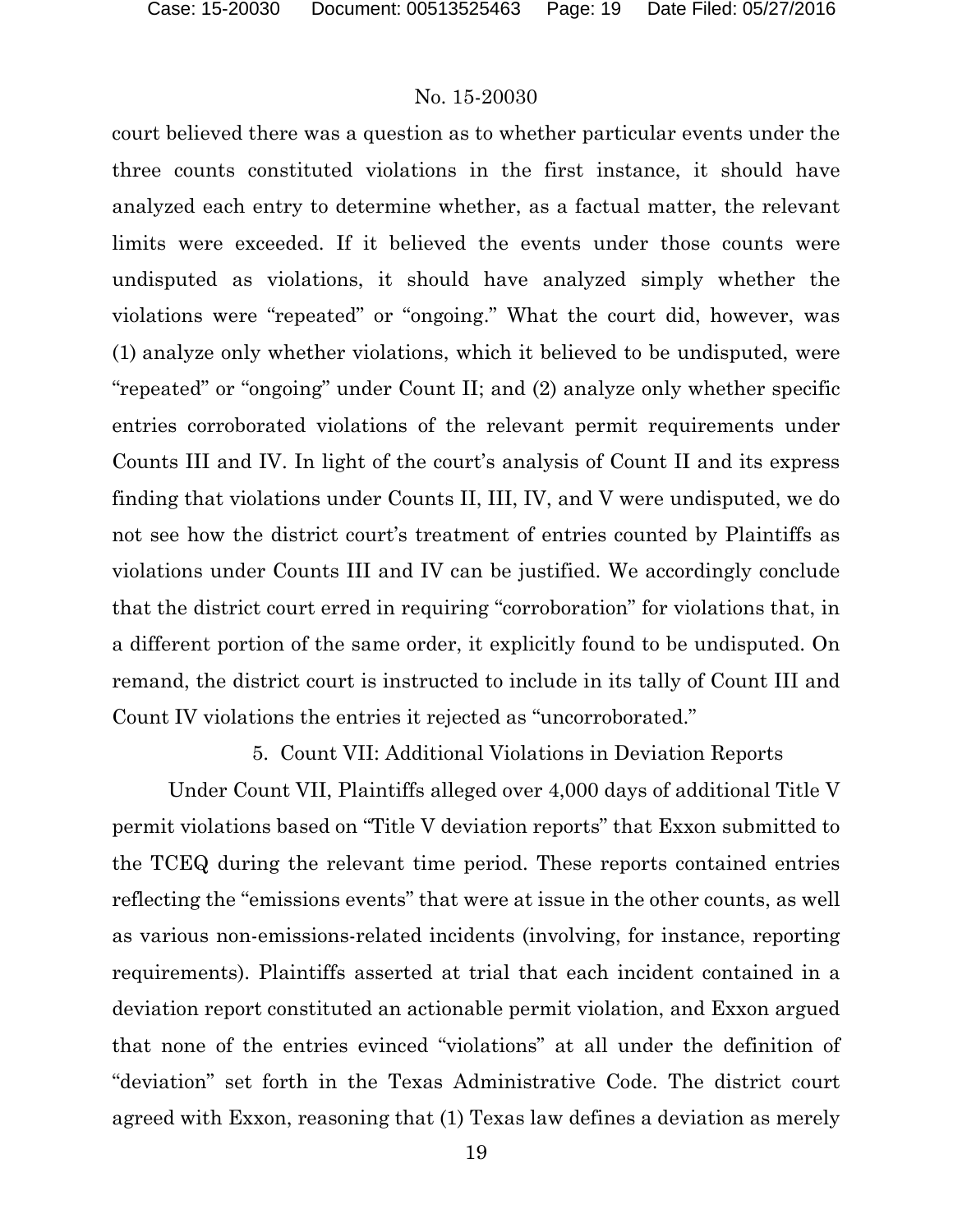"[a]n *indication* of noncompliance with a term or condition of [a] permit," 30 TEX. ADMIN. CODE § 122.10(6); (2) Federal regulations confirm that "[a] deviation is not always a violation,"  $40 \text{ C.F.R.}$  §  $71.6(a)(3)(iii)(C)$ ; and (3) given Plaintiffs' decision to rely solely on the deviation reports themselves as evidence of underlying actionable violations, Plaintiffs had failed "to show how, in light of [the aforementioned] provisions, the Deviations at issue . . . [were] actual violations." *Env't Tex.*, 66 F. Supp. 3d at 903.

Plaintiffs contend on appeal that the district court misapplied the applicable "standard of proof" in its ruling on Count VII, as the deviation reports contained "all of the prima facie evidence needed to establish that a permit violation occurred." They accordingly argue that because *Exxon* failed to rebut the evidence of violations contained in the reports, the district court should have ruled that every incident in a deviation report was an actionable violation. More specifically, Plaintiffs note that federal regulations allow regulated entities to submit "other information" indicating that a "reported deviation was *not* a violation," and Exxon in this case "submitted no such information as part of any of the Deviation Reports at issue, nor did it submit any such information at trial."

We find Plaintiffs' argument unpersuasive. While their briefing of Count VII is devoid of authority in support of their contentions regarding the "burden of proof," Plaintiffs appear to be referring to their earlier reliance on cases reflecting that "a permittee's own records of violations are sufficient to establish liability." However, the cases Plaintiffs cite do not support the proposition that *deviation* reports specifically are sufficient to establish violations (as opposed to merely constituting "indications" of noncompliance). For example, the one CAA case Plaintiffs rely on involved Louisiana's permitting and reporting system, which requires the filing of written reports "each time the refinery has an 'unauthorized discharge.'" *St. Bernard Citizens*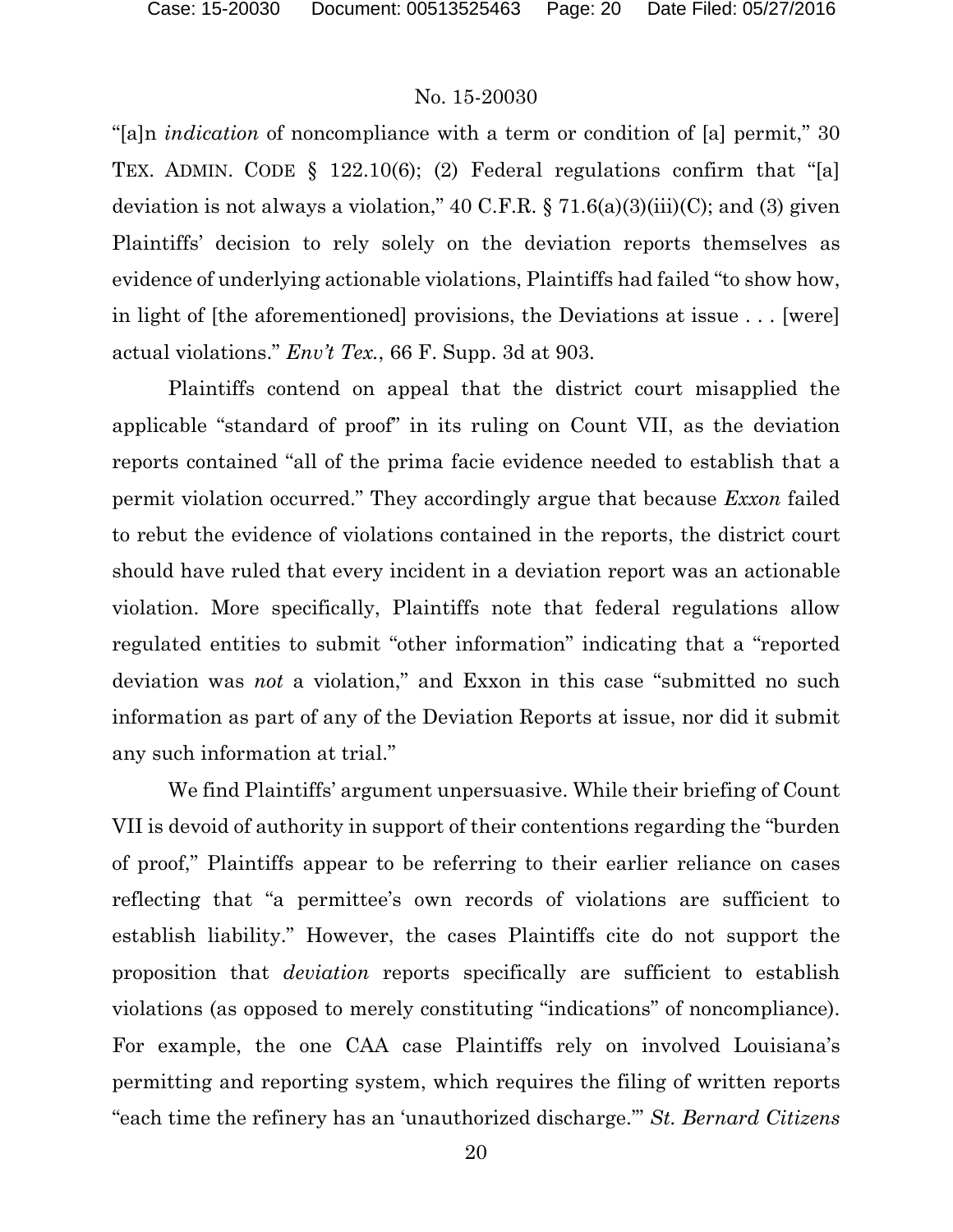*for Envtl. Quality, Inc. v. Chalmette Ref., L.L.C.*, 354 F. Supp. 2d 697, 706 (E.D. La. 2005). These reports would be akin to the STEERS reports mandated by the TCEQ, *not* the deviation reports at issue under Count VII. *See also Concerned Citizens Around Murphy v. Murphy Oil USA, Inc.*, 686 F. Supp. 2d 663, 680 (E.D. La. 2010) (recognizing that "unauthorized discharge reports demonstrate that [the defendant] violated emission standards or limitations").

Furthermore, to the extent Plaintiffs point to a lack of "other information" showing that deviations were not violations, testimony regarding the significance of stand-alone deviations and their relationship to compliance certification is precisely the type of evidence that could have aided the district court in resolving Count VII. *See* Compliance Assurance Monitoring, 62 Fed. Reg. 54,900, 54,937 (Oct. 22, 1997) (providing that a regulated entity "may include information in the certification to document that compliance was achieved"). In the absence of such evidence, however, we see no error in the district court's conclusion that the Count VII deviation reports alone were insufficient to meet Plaintiffs' ultimate burden of proving actionable violations.[10](#page-20-0) *See Carr v. Alta Verde Indust., Inc.*, 931 F.2d 1055, 1064 n.7 (5th Cir. 1991) (noting that "the burden [is] on the plaintiff to prove *at trial* his allegations of a continuing or intermittent violation").

# *B. Remedies*

 $\overline{a}$ 

Under the CAA, district courts have jurisdiction in citizen suits "to enforce" emission standards or limitations and "to apply any appropriate civil

<span id="page-20-0"></span><sup>10</sup> We do not hold that deviation reports will always be insufficient to prove actual permit violations. Indeed, we note that some of the Count IV violations stem from information contained in deviation reports. We only conclude that, based on the record before us in this case, there was no error in the district court's refusal to find an actionable violation in every Count VII deviation. Because Plaintiffs chose to rely exclusively on the *existence* of the deviation reports, with little attempt to clarify their *significance*, as proof of hundreds of violations of different regulatory requirements, we see no basis (and Plaintiffs have not provided one on appeal) to disagree with the district court's resolution of Count VII.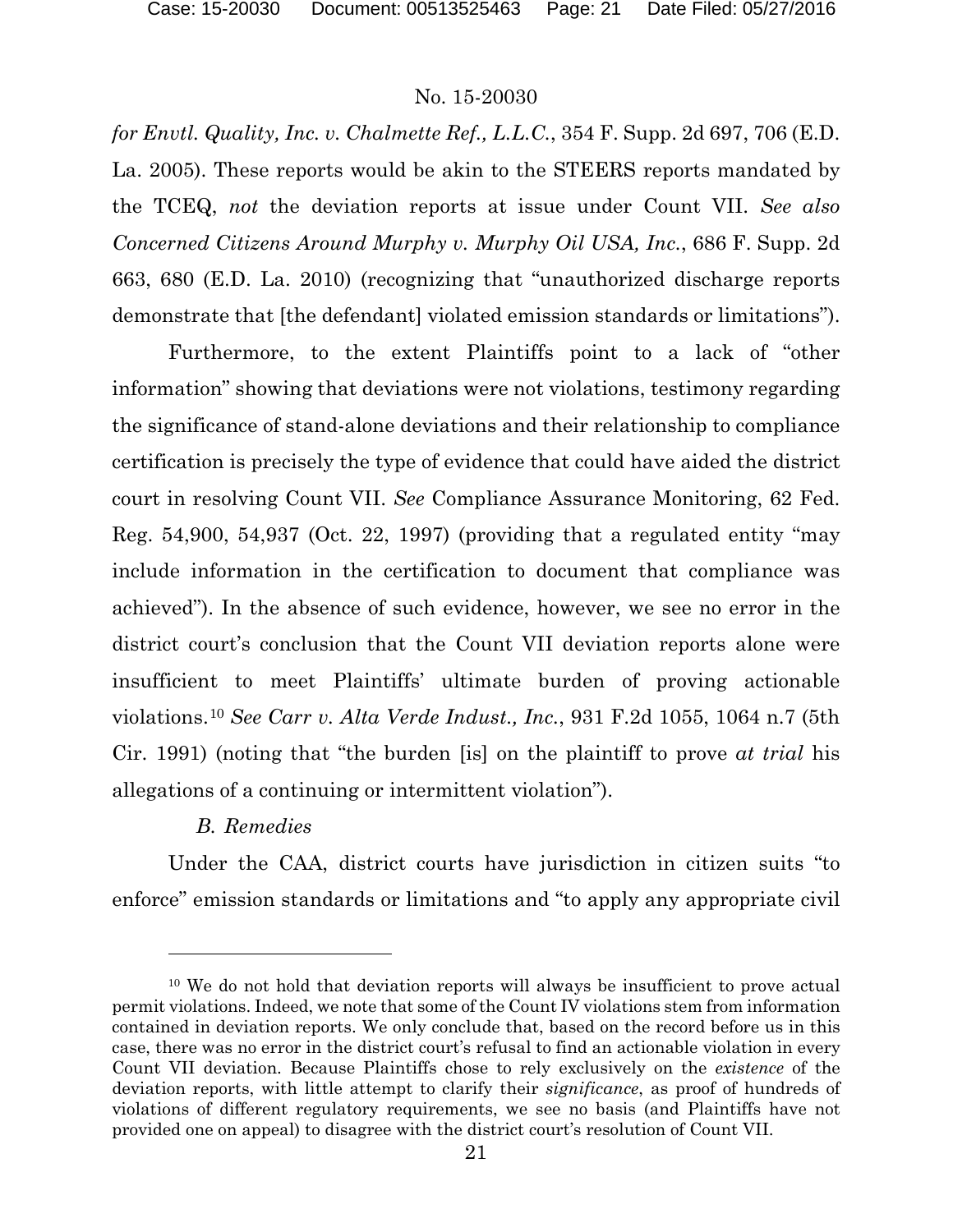l

## No. 15-20030

penalties." 42 U.S.C. § 7604(a). For the thousands of days of permit violations alleged in this lawsuit, Plaintiffs sought (1) a declaratory judgment that Exxon had violated its permits (and thus the CAA); (2) a statutory penalty of over \$600 million (to be deposited in a special fund for use by the EPA pursuant to 42 U.S.C. § 7604(g)(1)); and (3) a permanent injunction prohibiting further permit violations.[11](#page-21-0) The district court declined to order any of Plaintiffs' requested relief. Plaintiffs now argue that (1) the district court abused its discretion in declining to issue a declaratory judgment, (2) the district court committed numerous errors (and thus abused its discretion) in declining to impose any penalties, and (3) the district court abused its discretion in declining to grant a permanent injunction. We will address each form of relief in turn.

#### 1. Declaratory Judgment

The district court in this case refused to issue a declaratory judgment that Exxon had violated its permits and the CAA, because while it recognized that it was "undisputed Exxon violated some emission standards or limitations," it viewed the more important issue as "whether any such violations are actionable under the CAA as a citizen suit"—and the court had "already made these findings." *Env't Tex.*, 66 F. Supp. 3d at 903. Plaintiffs now argue that the district court should have issued a declaratory judgment in order to "defin[e] and clarif[y] the nature of Exxon's liability under the CAA."

A determination of whether to grant declaratory relief is within the district court's discretion, and a decision to deny declaratory relief is thus reviewed only for abuse of that discretion. *United Teacher Assoc. Ins. Co. v. Union Labor Life Ins. Co.*, 414 F.3d 558, 569 (5th Cir. 2005). As we have

<span id="page-21-0"></span><sup>11</sup> Plaintiffs also sought attorneys' fees and costs and appointment of a "special master" to monitor implementation of relief, but these are not at issue in the present appeal.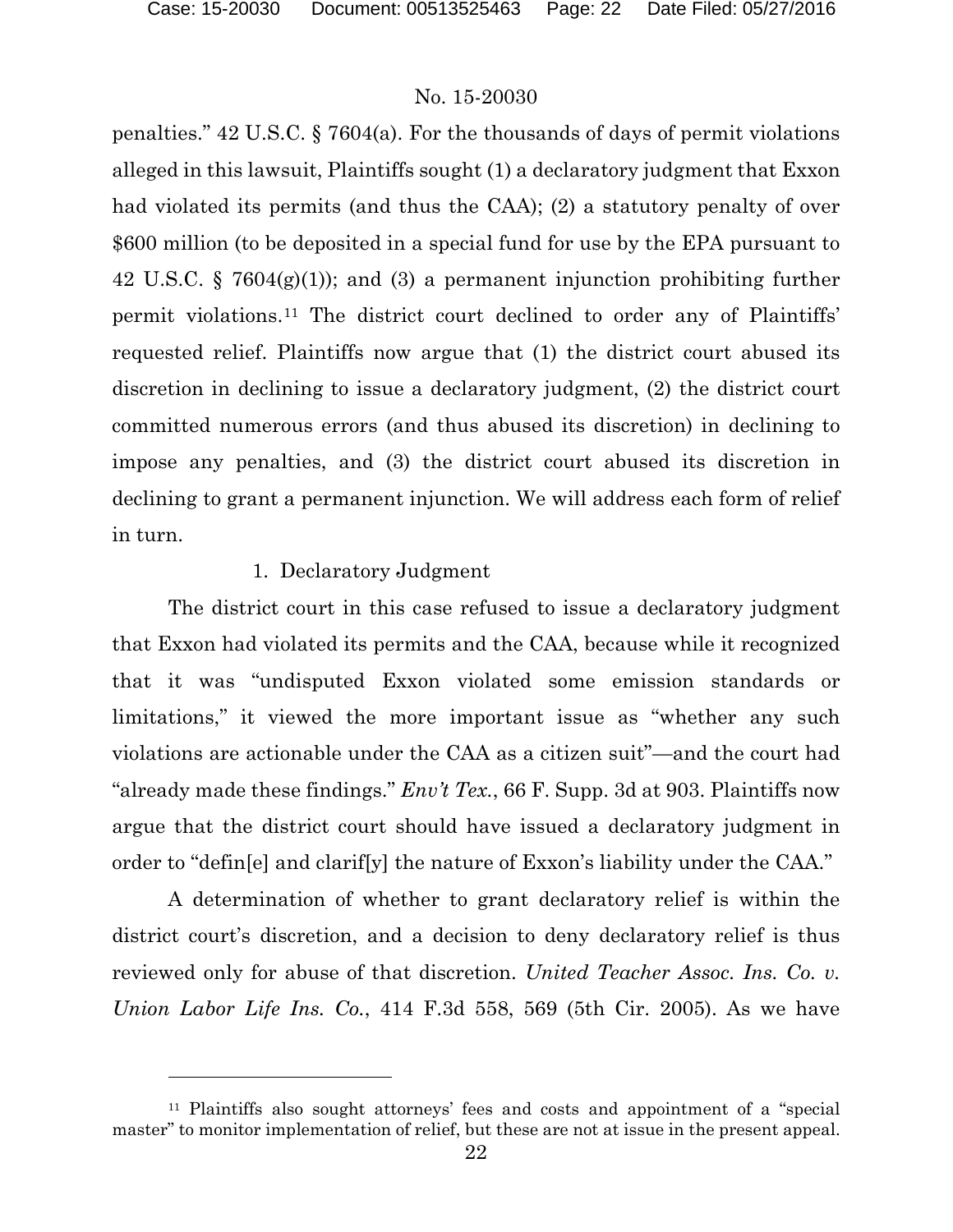previously explained, "[t]he two principal criteria guiding" the decision of whether to render a declaratory judgment "are  $(1)$  when the judgment will serve a useful purpose in clarifying and settling the legal relations in issue, and (2) when it will terminate and afford relief from the uncertainty, insecurity, and controversy giving rise to the proceeding." *Concise Oil & Gas P'ship v. La. Intrastate Gas Corp.*, 986 F.2d 1463, 1471 (5th Cir. 1993) (quoting 10A CHARLES ALAN WRIGHT, ARTHUR R. MILLER & MARY K. KANE, FEDERAL PRACTICE AND PROCEDURE § 2759 (2d ed. 1987)).

In this regard, we have recognized that a declaratory judgment may not serve a "useful purpose" when a fact-finder has already "settl[ed] the legal relations in issue." *Id.*; *see also Am. Equip. Co., Inc. v. Turner Bros. Crane and Rigging, LLC*, No. 4:13-CV-2011, 2014 WL 3543720, at \*3 (S.D. Tex. July 14, 2014) ("Courts in the Fifth Circuit regularly reject declaratory judgment claims seeking the resolution of issues that will be resolved as part of the claims in the lawsuit."). In *Concise Oil*, for instance, Plaintiffs brought an action for breach of contract and sought a declaratory judgment that the contract was valid; however, we declined to reverse the district court's determination that such declaratory relief was unwarranted, because "the jury's verdict and our affirmance . . . on breach conclusively refute[d]" the contention that the contract had been terminated (as the defendants maintained). 986 F.2d at 1471. In the present case, the district court, sitting as fact-finder, found that Exxon had committed over 90 actionable violations of its permits (thus also violating the CAA). And while we vacate the district court's judgment, our "affirmance" of the broad conclusion that Exxon committed actionable violations of its permits diminishes any "useful purpose" that a declaratory judgment on that point might otherwise serve. As such, we find no abuse of discretion in the district court's decision not to grant declaratory relief.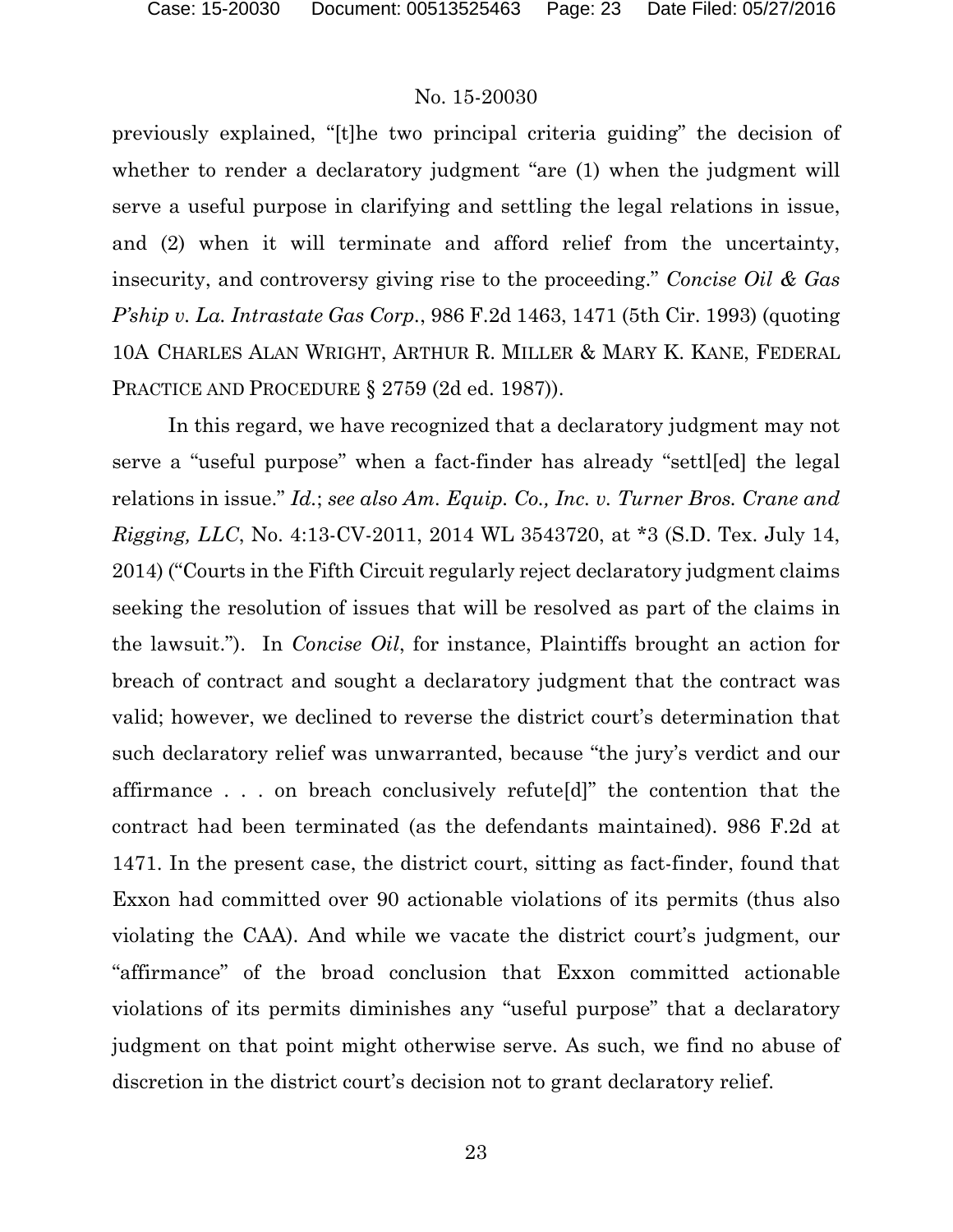## No. 15-20030

### 2. Penalties

As noted previously, the district court in this case went beyond merely concluding that no statutory penalties under the CAA were warranted for the few violations it found actionable—rather, the district court broadly concluded that "even if the Court had found every Event and Deviation in this case is actionable, the Court would still find Exxon should not be penalized," and it proceeded to analyze each penalty factor from that perspective. *Env't Tex*., 66 F. Supp. 3d at 904. Plaintiffs argue on appeal that the district court erred in its assessment of four of the statutory penalty factors, and thus its ultimate refusal to assess a penalty was an abuse of discretion. We will begin by discussing penalties under the CAA generally and will then address Plaintiffs' arguments with respect to each penalty factor as the district court applied it in this case.

## i. CAA Penalties Generally

The CAA provides that in a citizen suit, "[a] penalty may be assessed for each day of violation." 42 U.S.C. § 7413(e)(2). The parties agree on appeal that imposition of a civil penalty is not mandatory under the CAA; rather, the decision whether to impose a penalty rests in the discretion of the court.[12](#page-23-0) *See, e.g.*, *Pound v. Airosol Co., Inc.*, 498 F.3d 1089, 1094 (10th Cir. 2007) (referring to "the penalty, if any, to be assessed for a violation of the Act"). In deciding whether to impose a penalty, however, a court *must* "take into consideration" seven statutory factors, "in addition to such other factors as justice may require." *See* 42 U.S.C. § 7413(e)(1) (providing that the court "shall take [the factors] into consideration"); *Pound*, 498 F.3d at 1097–98 (recognizing that the

<span id="page-23-0"></span> $12$  Exxon expends considerable brief space rebutting what it views as "Plaintiffs' theory that civil penalties are mandatory." However, it is fairly obvious from Plaintiffs' briefing that they concede the point and do not argue that the district court was required to impose penalties as a matter of law.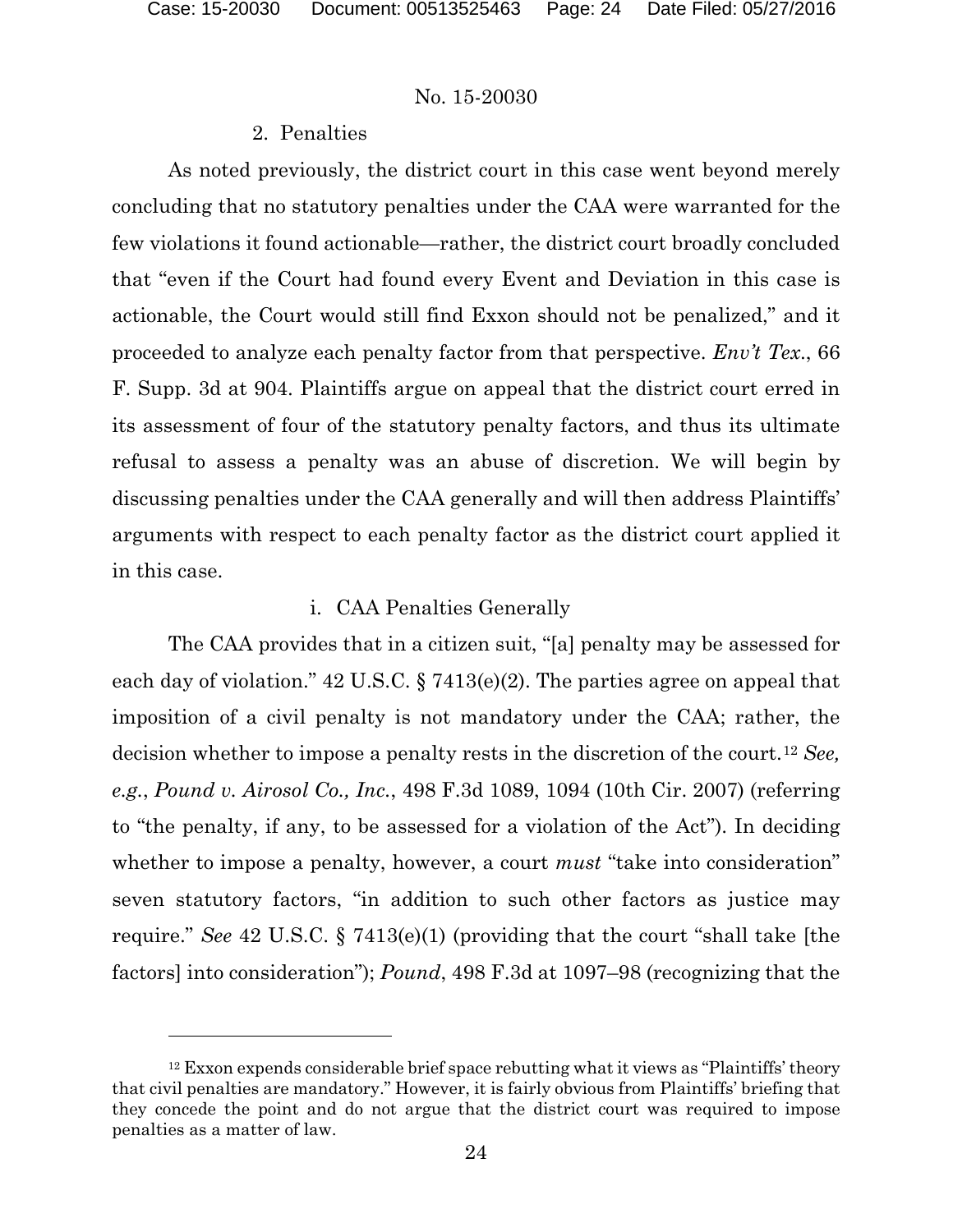statutory factors "must be considered in a CAA penalty analysis"). These factors are:

(1) the size of the business;

(2) the economic impact of the penalty on the business;

(3) the violator's full compliance history and good faith efforts to comply;

(4) the duration of the violation as established by any credible evidence;

(5) payment by the violator of penalties previously assessed for the same violation;

(6) the economic benefit of noncompliance; and

(7) the seriousness of the violation.

42 U.S.C. § 7413(e)(1).

In the present case, the district court concluded that the "size of the business" and "economic impact of the penalty" factors weighed in favor of assessing a penalty, as "Exxon [would] only be impacted by a large penalty and has the ability to pay the alleged maximum penalty." *Env't Tex.*, 66 F. Supp. 3d at 904. Plaintiffs do not contest this conclusion on appeal, for obvious reasons. The district court also concluded that because Exxon had previously paid \$1,423,632 in penalties for some of the violations at issue (as a result of TCEQ enforcement actions), that amount should be "deducted from any penalty otherwise warranted." *Id.* at 907. Plaintiffs likewise do not contest the district court's resolution of this factor. With respect to the remaining factors, however, the district court concluded that each one either weighed against assessing a penalty or, at most, weighed neither for nor against assessing a penalty, and Plaintiffs vigorously contest the district court's resolution and weighing of these remaining factors. We will accordingly address each penalty factor in roughly the same order as the district court, keeping in mind that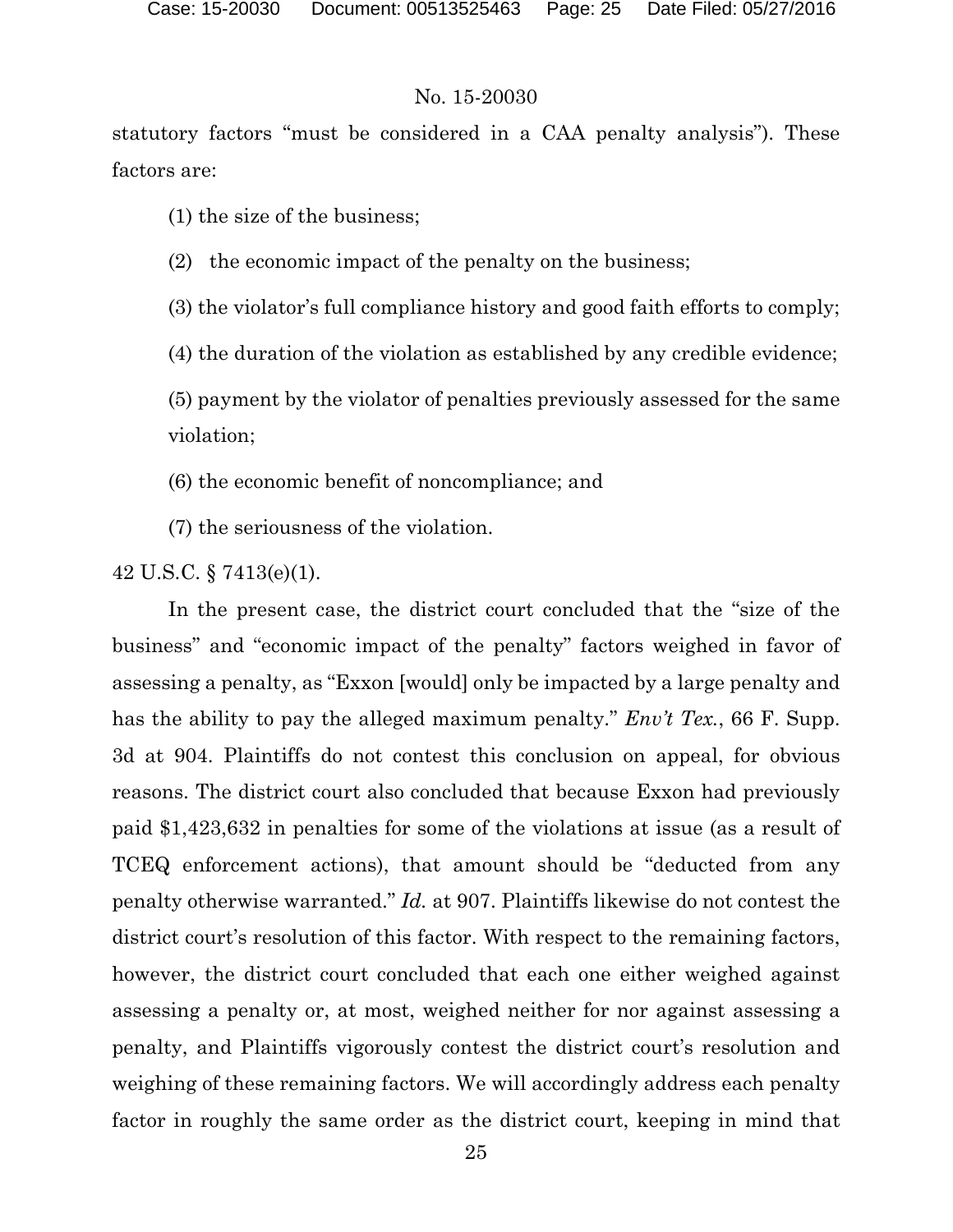(1) a district court's analysis of the penalty factors is subject to review only for abuse of discretion, and (2) underlying factual findings are reviewed only for clear error. *Sierra Club v. Cedar Point Oil Co. Inc.*, 73 F.3d 546, 573 (5th Cir. 1996); *see also United States ex rel. Adm'r of EPA v. CITGO Petroleum Corp.*, 723 F.3d 547, 551 (5th Cir. 2013) (quoting *Tull v. United States*, 481 U.S. 412, 427 (1987)) (acknowledging that "the process of weighing" similar CWA penalty factors is "highly discretionary," and thus "[a] court's determination of the amount of a penalty to be assessed is reviewed under the highly deferential abuse-of-discretion standard").

ii. Compliance History and Good Faith Efforts to Comply The district court in this case determined that Exxon's compliance history and good faith efforts to comply with its permits weighed against assessment of a penalty. At the outset, the court noted that "the number of [events] at issue in this case [was] high" and might suggest that Exxon's compliance history was "arguably inadequate." *Env't Tex.*, 66 F. Supp. 3d at 904–05. However, the court found that based on the extremely large size of the facility, it would not be "possible to" eliminate all emissions events, and thus "the number of Events and Deviations alone is not the best evidence of compliance history" or "good faith effort to comply." *Id.* at 905. Rather, the district court concluded that Exxon "made substantial efforts to improve environmental performance and compliance" based on (1) the "significant reduction" in overall unauthorized emissions at the complex "over the years at issue in this case"; (2) Exxon's agreement to undertake environmental improvement projects at the complex in an enforcement order with the TCEQ; (3) the lack of "credible evidence" that any of the alleged violations "resulted from a recurring pattern"; and (4) the "persuasive and credible" testimony from a chemical engineer and a former TCEQ official that Exxon's "concerted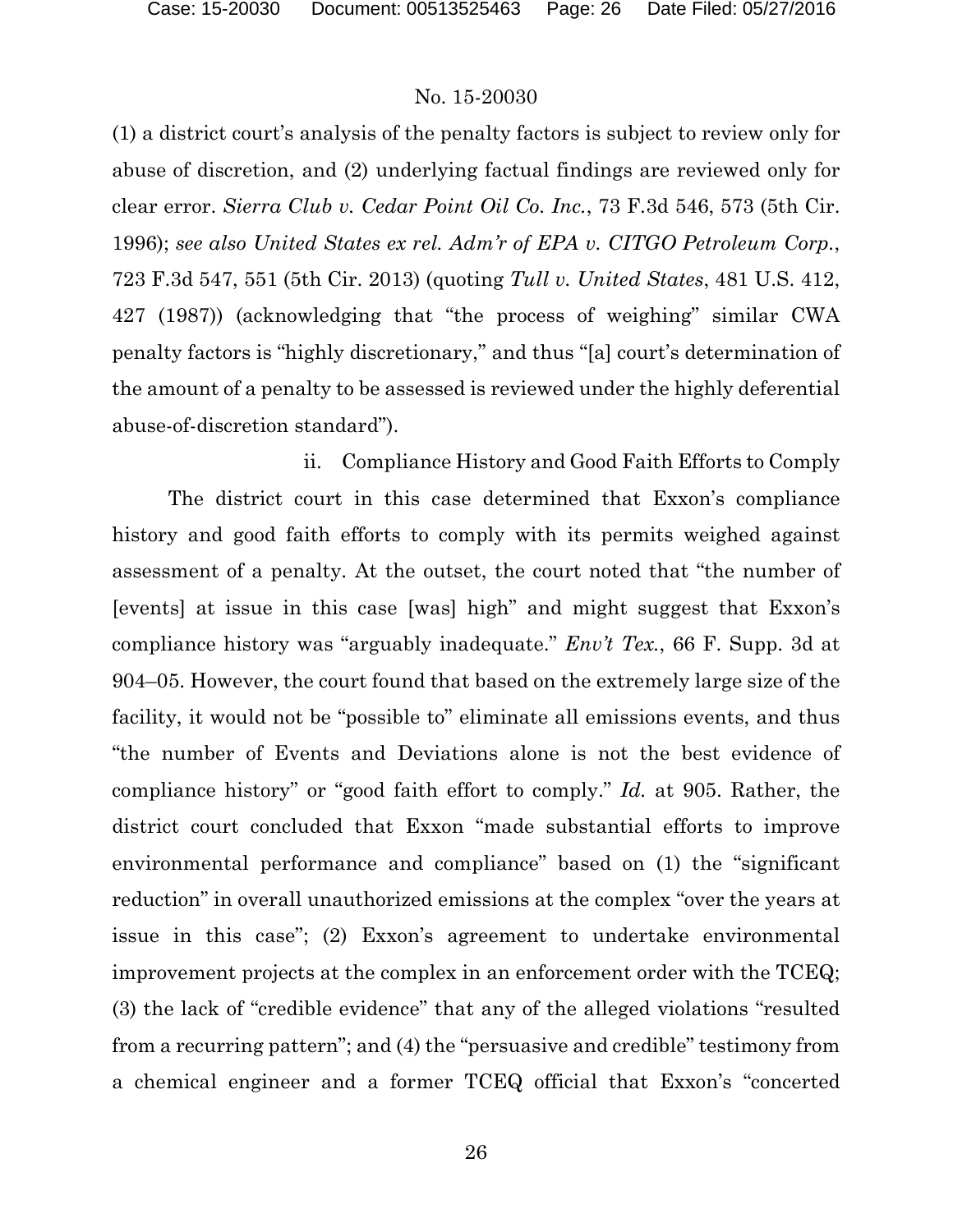effort[s] to comply" had contributed to the Baytown facility's reputation as a "leader[] in maintenance and operation practices." *Id.* at 905–06.

On appeal, Plaintiffs raise several challenges to the district court's analysis of this factor. First, Plaintiffs contend that the district court essentially "invok[ed] presumed impossibility of compliance 'as a reason to not impose penalties'" despite clear precedent and regulatory language indicating that "'impossibility is not a defense'" to compliance with one's permits. In this regard, Plaintiffs correctly identify that under Texas law, it is not "a defense in an enforcement action that it would have been necessary to halt or reduce the permitted activity in order to comply with the permit terms and conditions of the permit." 30 TEX. ADMIN. CODE § 122.143(4). In other words, if a regulated entity is incapable of operating in compliance with its permits, the "one simple and straightforward way . . . to avoid paying civil penalties" is to "cease[] operations until it [is] able to" do so. *Atl. States Legal Found., Inc. v. Tyson Foods, Inc.*, 897 F.2d 1128, 1141–42 (11th Cir. 1990). However, as the district court in this case plainly noted, its invocation of Exxon's size and the infeasibility of achieving full compliance was not an attempt to raise impossibility as a bar to imposing penalties; rather, the district court's discussion on this point was simply a recognition that compliance history and good faith efforts to comply should be viewed in the context of the size and complexity of the emitting facility at issue, and thus "the number of [emissions events] does not *alone* mean Exxon did not make a good faith effort comply" with its operating permits for this particular complex. *Env't Tex.*, 66 F. Supp. 3d at 905 n.221. We accordingly reject Plaintiff's first argument.

Plaintiffs next claim that the district court clearly erred in finding that Exxon's agreement to undertake four environmental improvement projects constituted a "substantial effort[]" at achieving compliance that demonstrated "good faith." Plaintiffs argue that the agreement merely imposed toothless and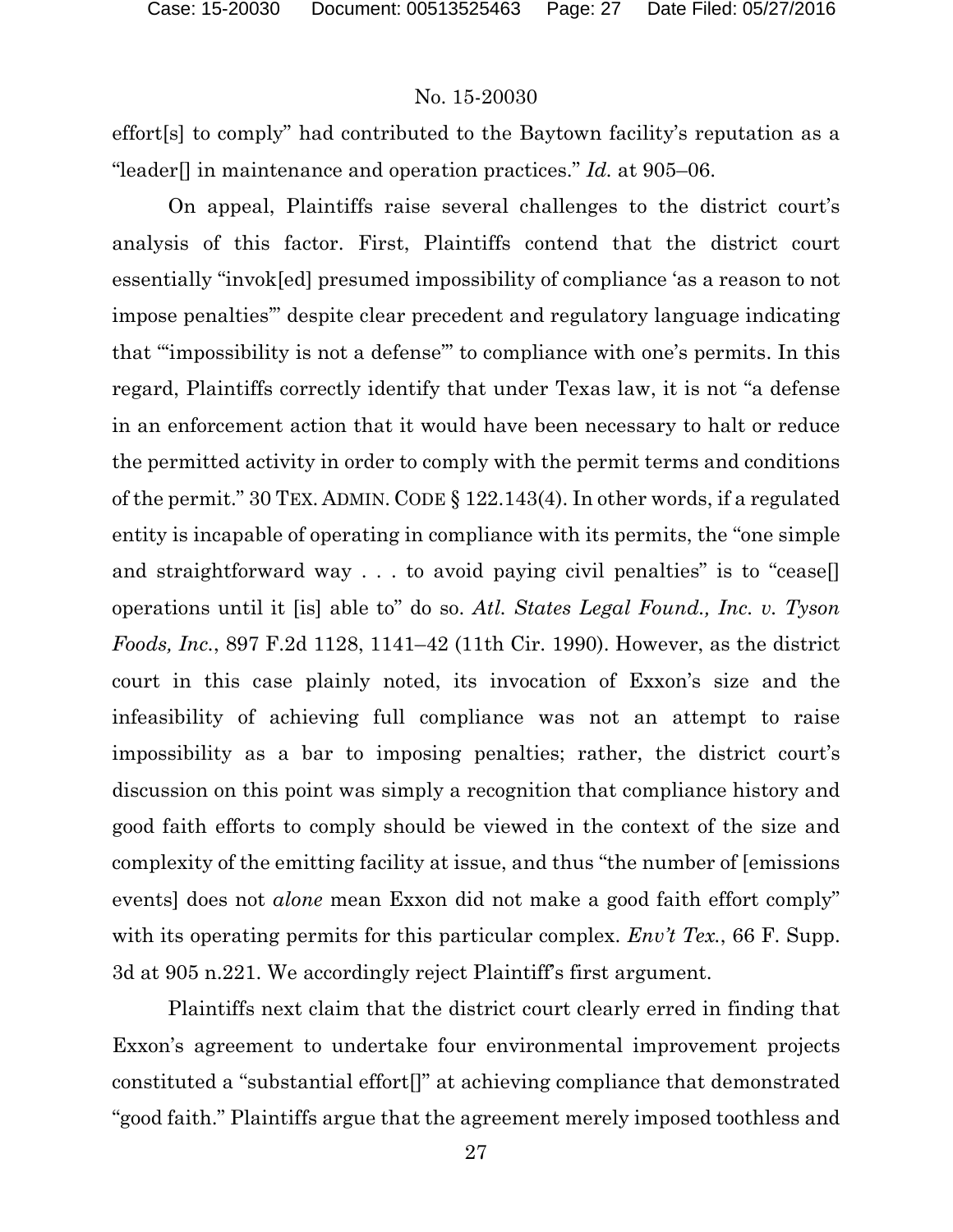overdue requirements in an attempt by Exxon and complicit TCEQ officials to "undercut more stringent citizen enforcement," as evidenced by the fact that the agreement "was negotiated, at Exxon's instigation, only after" Plaintiffs gave notice of their intent to file suit. On this point, we think it is possible that the agreement between Exxon and the TCEQ is a sterling example of regulatory capture at its worst; however, it is also entirely possible that Exxon's explanation for pursuing the agreement—that it wanted more "certainty" in enforcement—is valid and that the company did want to take good-faith steps towards reducing future compliance issues. Thus, given that there are "two permissible views of the evidence," the district court was entitled to take the view it did, and we cannot second-guess that view now. *U.S. Bank Nat'l Ass'n*, 761 F.3d at 431.

Finally, Plaintiffs argue that the district court "did not consider several other factors relevant to Exxon's compliance history," including "the number of similar violations in the past" and "the prior enforcement lawsuit brought by the United States." We were unable to discern, however, in what way Plaintiffs believe the district court's failure to consider these "factors" was erroneous—the authority cited in Plaintiffs' briefing, a CWA order from the Southern District of Mississippi applying that statute's "history of violations" penalty factor, merely recognizes that "courts consider . . . the duration and nature of" past and present violations under the Act. *United States v. Gulf Park Water Co., Inc.*, 14 F. Supp. 2d 854, 864 (S.D. Miss. 1998). Nowhere does the *Gulf Park* court state that specific consideration of the factors listed by Plaintiffs is required (or even appropriate) in all cases, and we have no reason to believe it would be. We accordingly conclude that the district court in this case did not abuse its discretion in determining that the "compliance history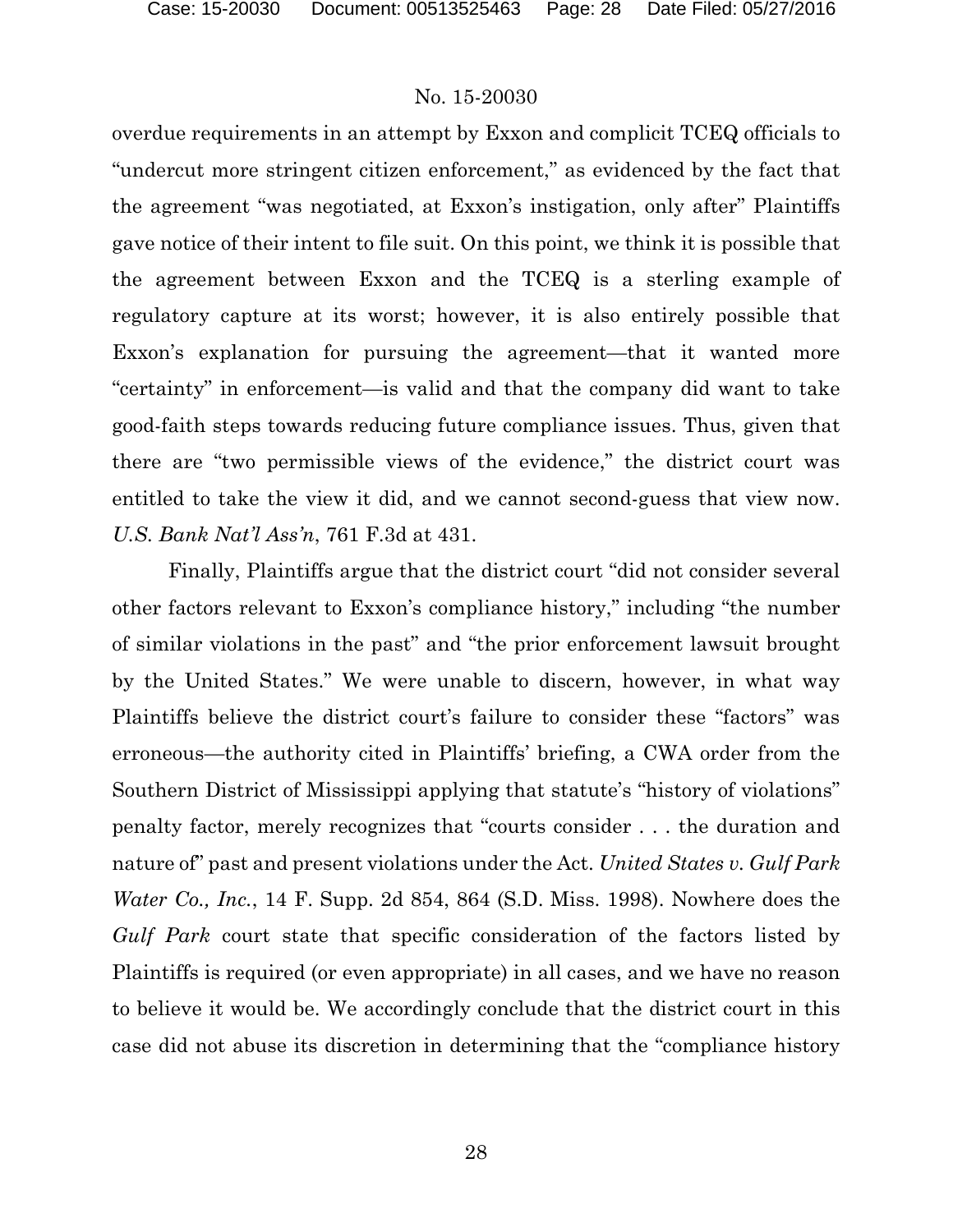## No. 15-20030

and good faith efforts to comply" penalty factor weighed against imposition of a penalty.[13](#page-28-0)

## iii. Economic Benefit of Noncompliance

The "economic benefit of noncompliance" factor directs courts to "consider the financial benefit to the offender of delaying capital expenditures and maintenance costs on pollution-control equipment." *CITGO*, 723 F.3d at 552. We have recognized in the Clean Water Act context that "a district court generally must make a 'reasonable approximation' of economic benefit when calculating a penalty under [the Act]," as a finding on the amount of economic benefit is "central to the ability of a district court to assess the statutory factors and for an appellate court to review that assessment." *Id.* at 552, 554 (quoting *Cedar Point Oil*, 73 F.3d at 576). We have also identified at least two general approaches to calculating economic benefit: "'(1) the cost of capital, i.e., what it would cost the polluter to obtain the funds necessary to install the equipment necessary to correct the violation; and (2) the actual return on capital, i.e., what

<span id="page-28-0"></span><sup>&</sup>lt;sup>13</sup> Plaintiffs raise two additional arguments in their briefing: first, they argue that Exxon's own calculations regarding the potential for implementation of additional emissionsreducing technologies at the complex demonstrate that at least some of the violations were preventable, cutting against Exxon's "good faith efforts to comply." However, what Plaintiffs fail to mention is that Exxon's witness merely *used* calculations done by Plaintiffs as to the amount of emissions that could have been prevented by implementation of the relevant technology in order to show that even "giving every benefit of the doubt" to "Plaintiffs' theory," implementation of the technology would not have been economically reasonable. As such, Plaintiffs have not shown clear error on this basis.

Second, Plaintiffs note the inconsistency between the district court's conclusion that no "improvements could have been made to prevent recurrence" and the court's finding that the four TCEQ-mandated environmental improvement projects "will reduce unlawful emissions." For reasons we discuss in connection with the "economic benefit of noncompliance" factor, we do perceive a tension between the district court's finding that the projects reflect "substantial efforts to improve . . . compliance" and its finding that no improvements could have "prevented" any emissions events involved in this case. *Env't Tex.*, 66 F. Supp. 3d at 905. Nevertheless, in light of the district court's other reasons for weighing this factor as it did, we cannot conclude that this tension alone renders the court's overall resolution of the "compliance history and good faith efforts to comply" factor an abuse of discretion. *See CITGO*, 723 F.3d at 551 (referring to our review of penalty factors as "highly deferential").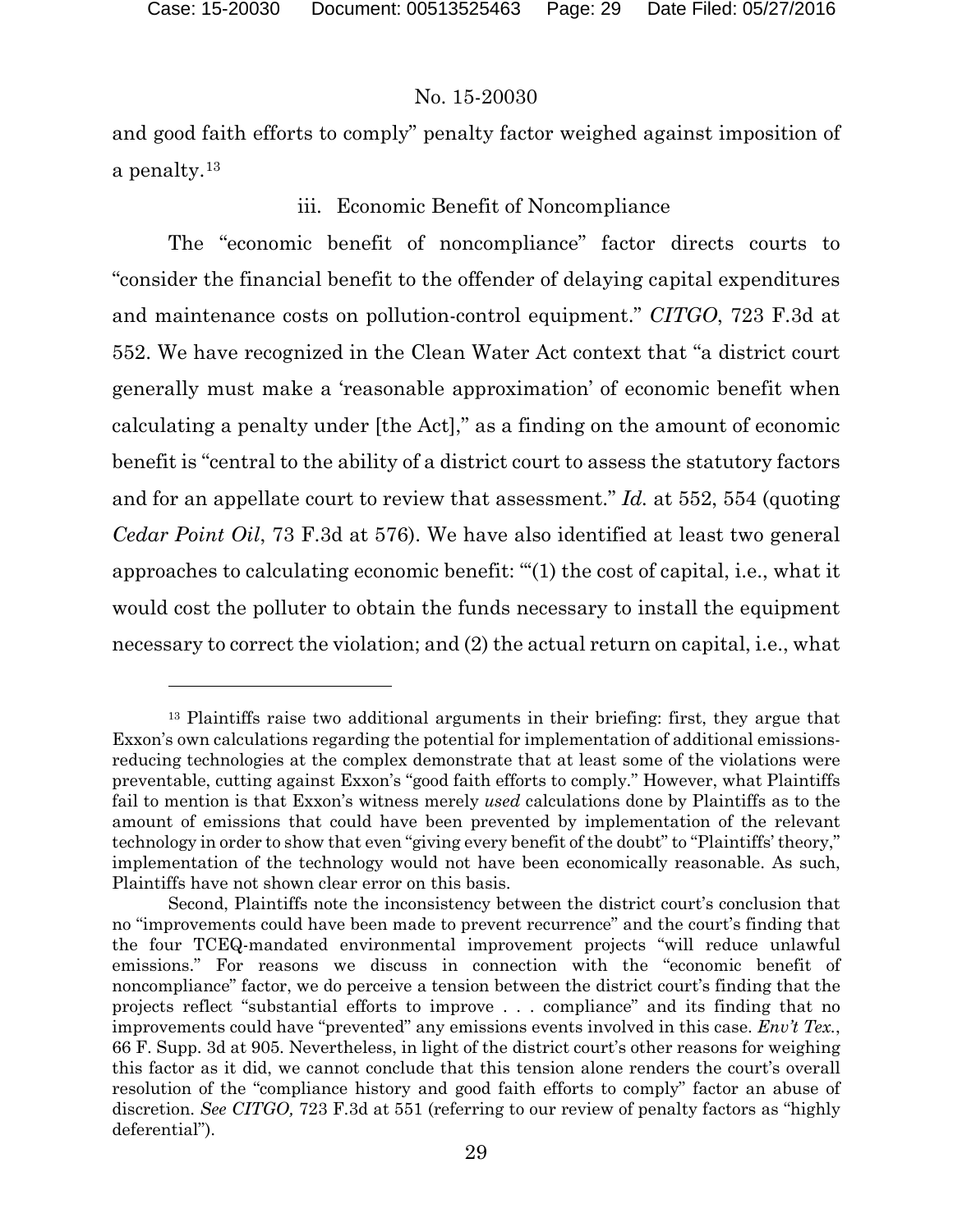## No. 15-20030

the polluter earned on the capital that it declined to divert for installation of the equipment.'" *Id.* at 552 (quoting *United States v. Allegheny Ludlum Corp.*, 366 F.3d 164, 169 (3d Cir. 2004)).[14](#page-29-0) In the present case, the district court determined that "the most reasonable estimate of Exxon's economic benefit of noncompliance is \$0." *Env't Tex.*, 66 F. Supp. 3d at 908. In making this determination, the district court appears to have concluded that Plaintiffs failed to provide credible evidence of any "pollution-control equipment" that would have "correct[ed]" any of the alleged violations under either of the approaches to calculating economic benefit previously identified. Indeed, the district court rejected testimony from Plaintiffs' expert on pollution-control technology, Mr. Bowers, as "vague and undetailed" and found that "neither Bowers nor any other evidence credibly demonstrated that any of Bowers's suggested capital improvements would have prevented any of the [violations]." *Id.* at 907–08. Notably, the court also alluded to the four environmental improvement projects from the TCEQ agreed enforcement order<sup>[15](#page-29-1)</sup> as "an effort to reduce emissions and unauthorized emissions events" and appeared to treat

<span id="page-29-0"></span><sup>&</sup>lt;sup>14</sup> We have also recognized multiple approaches to the related question of how to "set" the amount of the penalty" overall: "some courts use the 'top down' approach in which the maximum penalty is set . . . and reduced as appropriate considering the . . . enumerated [penalty factors] as mitigating factors, while other courts employ the 'bottom up' approach, in which economic benefit is established, and the remaining . . . elements . . . are used to adjust the figure upward or downward." *Id.* In the present case, the district court appears to have simply weighed the factors independently without adopting either approach—as it felt it had discretion to do—and the court noted that the result would be the same under any approach. *Env't Tex.*, 66 F. Supp. 3d at 912 n.267. Regardless, Plaintiffs do not challenge the district court's overall approach to "set[ting] the amount of the penalty."

<span id="page-29-1"></span><sup>&</sup>lt;sup>15</sup> The four improvement projects are (1) plant automation venture—installing computer programs to monitor, identify, diagnose, and guide operations, which will help identify potential events so they can be addressed proactively; (2) fuels north flare system monitoring/minimization: additional monitoring probes and "on-line analyzers" that improve sensing and characterizing flaring events; (3) BOP/BOPX recovery unit simulators: developing and using "high-fidelity process training simulators" to improve operator training and reduce emissions events; (4) enhanced fugitive emissions monitoring: using infrared technology to locate leaks. *Exxon Mobil Corp.*, 2012 WL 780783, at \*8–\*9.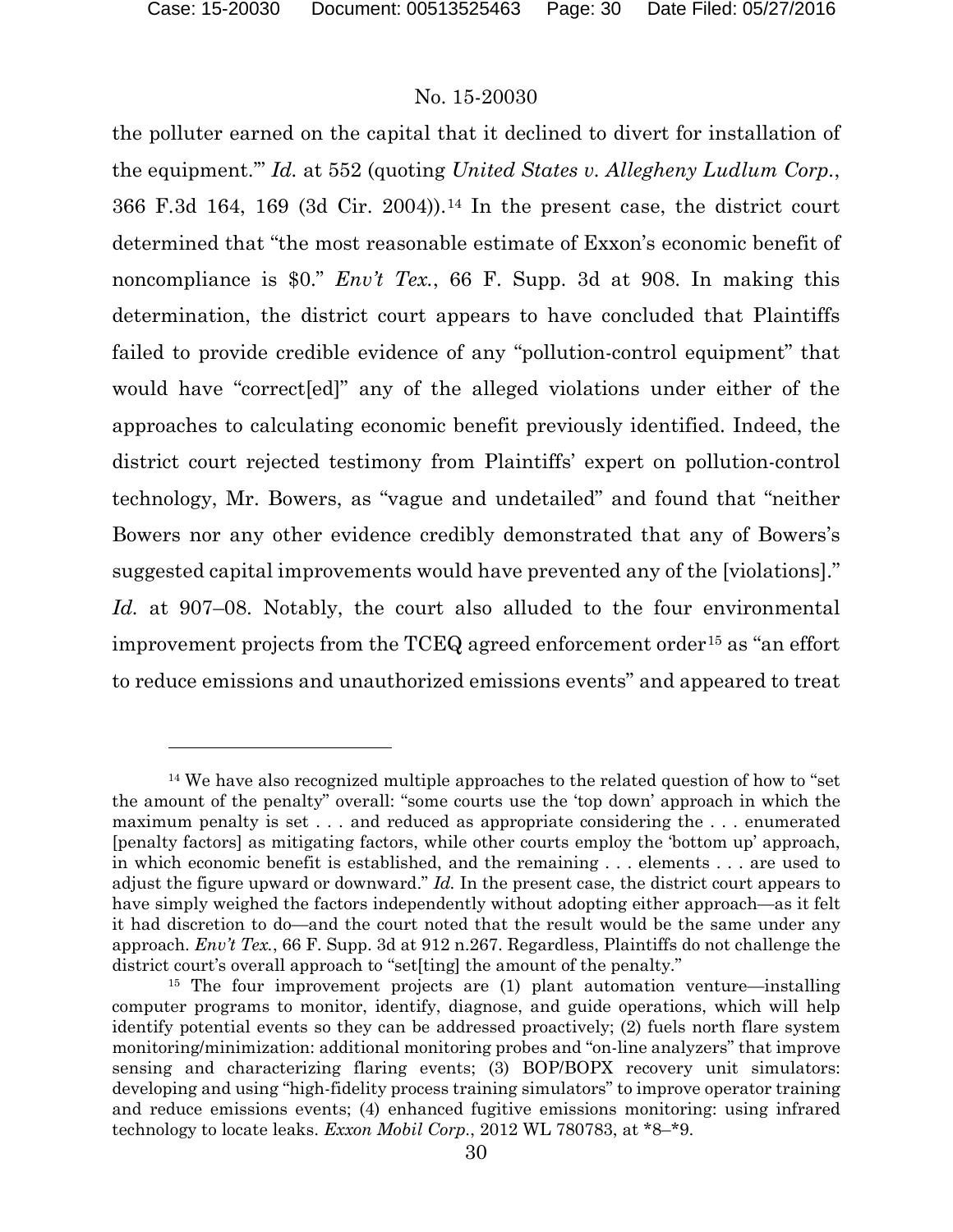## No. 15-20030

these projects as an indication that Exxon did *not* receive any economic benefit. Id. at 908. On appeal, Plaintiffs contend that the district court erred in ignoring evidence of economic benefit stemming from Exxon's own admissions and the TCEQ's agreed enforcement order. We agree that the district court erred in failing to enter findings on whether the four environmental improvement projects from the TCEQ order constitute evidence of economic benefit from noncompliance.[16](#page-30-0)

Caselaw makes clear that "economic benefit" in the penalty context can be calculated as the "benefit realized by a violator from *delayed* expenditures to comply with the [Act]." *Allegheny Ludlum Corp.*, 366 F.3d at 178 (emphasis added) (analyzing the "economic benefit" penalty factor under the Clean Water Act). Courts applying this factor thus often "start[] with the 'costs spent' or that should have been spent to achieve compliance," then "apply an interest rate to determine the present value of the avoided or delayed costs." *Id.* (quoting *United States v. Smithfield Foods, Inc.*, 191 F.3d 516, 530 (4th Cir. 1999)). In other words, the effect of spending money to achieve compliance is often not mitigation of economic benefit—rather, plaintiffs may point to such expenditures as evidence of the regulated entity's economic benefit to the extent the delay in making those expenditures allowed the regulated entity to use the money it saved productively. *See United States v. Gulf Park Water Co., Inc.*, 14 F. Supp. 2d 854, 863–64 (S.D. Miss. 1998). For instance, the defendants in *Gulf Park* were alleged to have violated the CWA by discharging pollutants into United States waters without a required NPDES permit, and in an earlier proceeding, the district court ordered them to pay a deposit necessary to connect to a regional wastewater system. *Id.* at 857. The defendants complied

<span id="page-30-0"></span><sup>16</sup> Plaintiffs' argument about Exxon's "admissions" regarding implementation of emissions-reducing technologies is the same argument that we addressed, and rejected, in footnote 13, supra.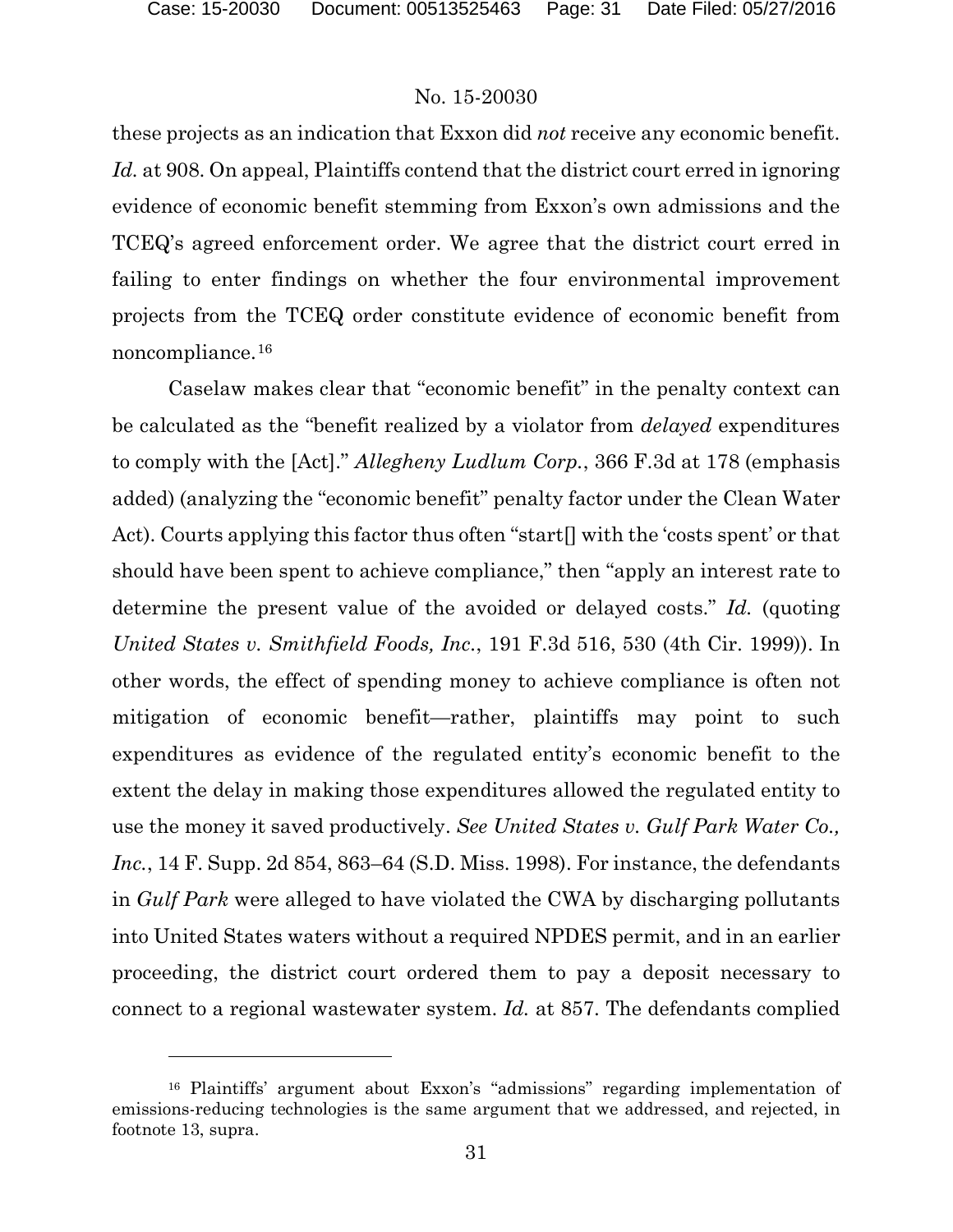l

## No. 15-20030

and connected to the system in 1997—subsequently, in assessing the penalty factors under the CWA, the district court concluded there was "no doubt that the defendants . . . enjoyed an economic benefit in not having expended the funds necessary to connect to the Regional system in 1985, in 1989 or in 1991." *Id.* at 864. The court also noted that while the plaintiffs had the burden of establishing economic benefit, "[t]he determination of economic benefit does not require an elaborate evidentiary showing," as it is incumbent upon the court to "endeavor to reach" an estimate that "'encompass[es] *every* benefit that defendants received from violation of the law'" regardless of the inherently "imprecise" or "somewhat speculative" nature of the inquiry. *Id.* at 863–64 (quoting *United States v. Mac's Muffler Shop, Inc.,* 25 ERC 1369, 1986 WL 15443, at \*8 (N.D. Ga. Nov. 4, 1986)).

Turning to the present case, the district court rejected Mr. Bowers' expert testimony regarding specific measures that could have been taken to achieve compliance as not "credible," and because we are extremely deferential to a district court's assessment of witness credibility, we conclude that this was not clearly erroneous. *See Canal Barge Co., Inc. v. Torco Oil Co.*, 220 F.3d 370, 375 (5th Cir. 2000) ("We cannot second guess the district court's decision to . . . discount a witness' testimony."). However, Plaintiffs also elicited detailed testimony from their economic benefit expert, Mr. Shefftz, about the benefit stemming specifically from the four environmental improvement projects contained in the TCEQ agreed enforcement order, and Mr. Shefftz made clear in his testimony that the calculation of benefit with respect to these projects did not rely on Mr. Bowers' inputs at all<sup>[17](#page-31-0)</sup>—rather, Mr. Shefftz took

<span id="page-31-0"></span><sup>&</sup>lt;sup>17</sup> Mr. Shefftz did testify that the improvement projects should be considered a "subset of the total amounts" drawn from Mr. Bowers' testimony, but this does not undercut the validity of the TCEQ projects as independent evidence of economic benefit. Mr. Shefftz's point was simply that because Mr. Bowers' suggested improvements would ostensibly encompass every measure needed to bring Exxon's facility to 0 permit violations, the \$11.7 million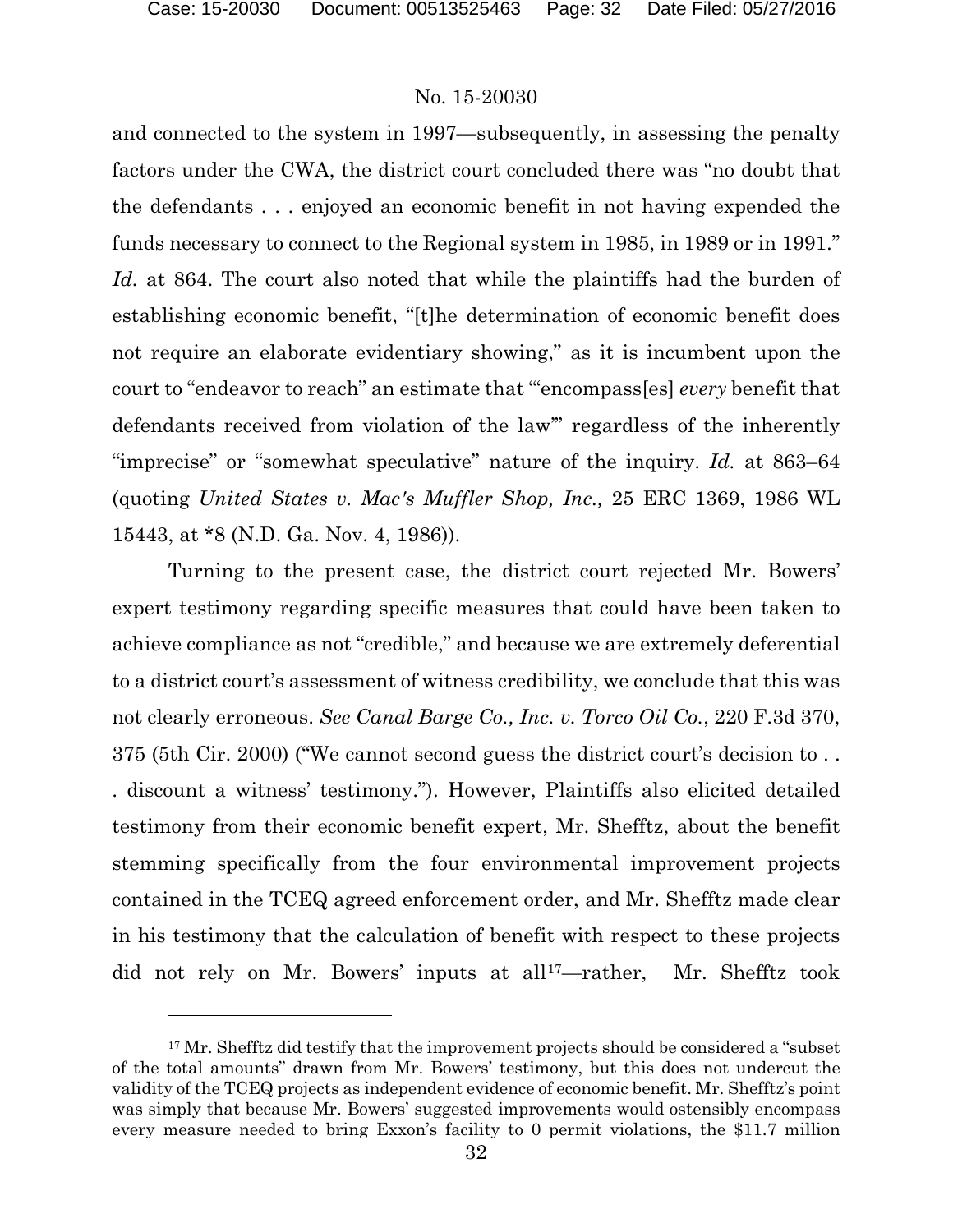l

## No. 15-20030

implementation dates from the order itself and cost estimates from one of Exxon's environmental coordinators and used those figures to calculate the overall benefit from delaying implementation of the TCEQ projects between 2005 and 2012. Mr. Shefftz calculated that this amount was approximately 11.7 million dollars. Based on Mr. Shefftz's testimony, Plaintiffs argued in their proposed findings of fact and conclusions of law that Exxon gained an economic benefit of at least this amount by not implementing the TCEQ projects earlier—which, according to testimony from Exxon's own employees in the environmental department at the Baytown facility, it could have done. Nevertheless, while the district court expressly found that Mr. Shefftz's methodology for calculating economic benefit was reliable, it did not treat the TCEQ projects as potentially indicative of Exxon's economic benefit from noncompliance. Rather, it treated the projects as an indication that Exxon *did not* receive an economic benefit. In light of the evidence adduced by Plaintiffs, we believe the court should have made findings on the critical question of whether Exxon received a benefit from failing to implement the TCEQ projects earlier. [18](#page-32-0)

benefit calculated by Mr. Shefftz with respect to the TCEQ projects should not be added on to the overall estimate of economic benefit. But this does nothing to suggest that the district court's rejection of Mr. Bowers' testimony also somehow precludes consideration of the TCEQ projects as evidence of economic benefit. Indeed, Mr. Shefftz explained that "[c]onceptually, it's a subset of [the overall estimate], but . . . it's also independent of [Bowers'] expert opinion."

<span id="page-32-0"></span><sup>&</sup>lt;sup>18</sup> Two arguments raised by Exxon warrant mention here: first, Exxon insisted at oral argument that the TCEQ order represents a regulatory decision to "forgo" maximum penalties in favor of other "corrective action," and allowing a citizen suit to "capitalize" on the economic costs in the order by using them as economic benefits would be unfair—but this argument about compliance efforts "negating" economic benefit is precisely the argument that various courts have rejected under the economic benefit factor. As one district court recently stated, economic benefit is not "now negated by the fact that [the defendant] is working to remedy the issues . . . ," because "the fact that [the defendant] must pay to bring his facility into compliance . . . does not excuse his history of noncompliance." *Magar*, 2015 WL 632367, at \*5. Relatedly, in its response to Plaintiffs' 28(j) letter, Exxon quoted the Supreme Court's opinion in *Gwaltney* for the proposition that allowing citizens to "file suit . . . in order to seek the civil penalties that [a regulatory agency] chose to forgo" would "curtail[]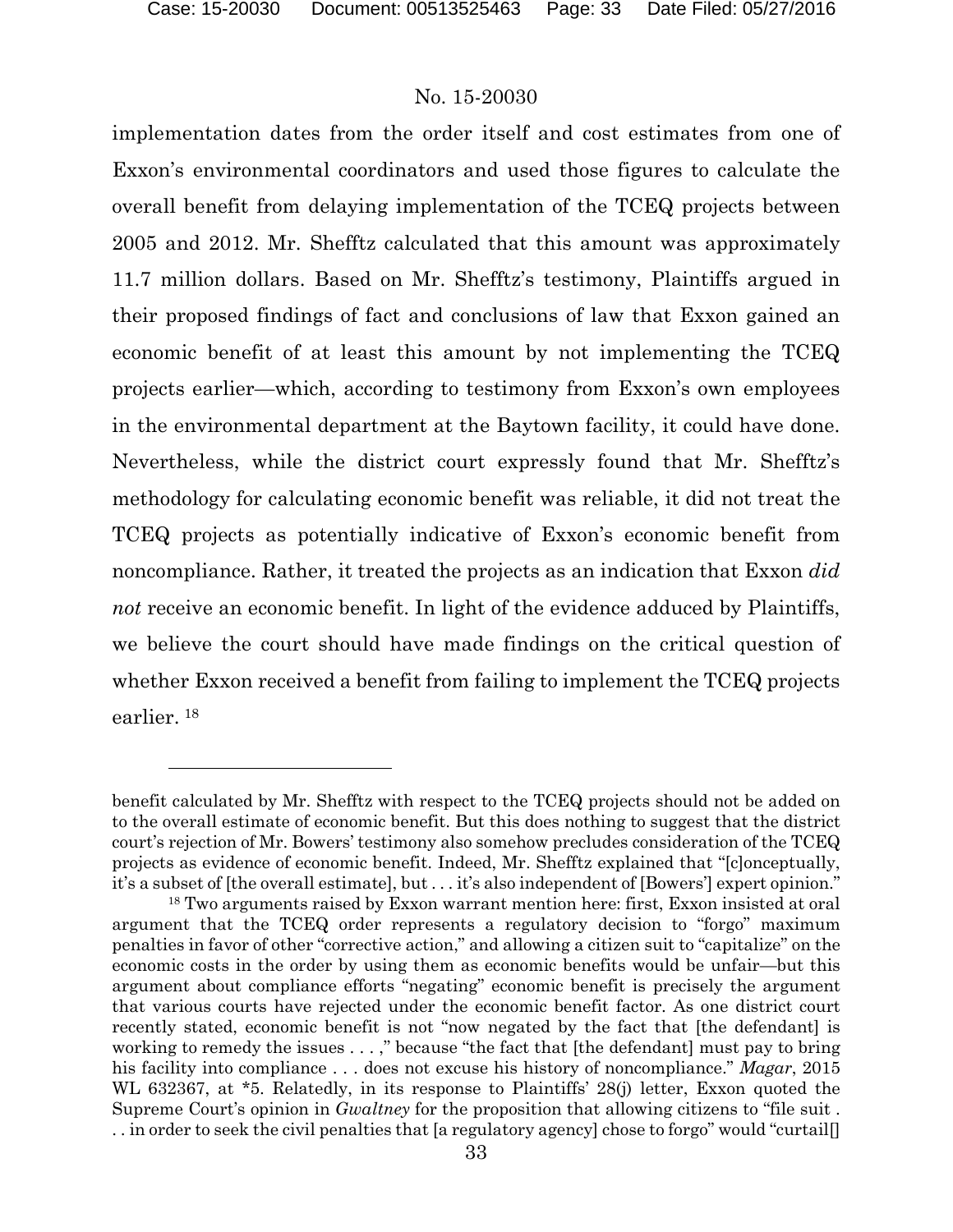## No. 15-20030

We acknowledge that both of the approaches to calculating economic benefit identified in our caselaw require some showing that delayed expenditures would be "necessary to correct" the violations at issue in the suit. *See CITGO*, 723 F.3d at 552. In the present case, the district court found no credible evidence to indicate that "any of *Bowers's* suggested capital improvements would have prevented any of the Events or Deviations," with the necessary implication being that none of those improvements would "correct" the violations. *Env't Tex.*, 66 F. Supp. 3d at 908 (emphasis added). However, because the district court failed to address Plaintiffs' evidence that Exxon received an economic benefit from delayed implementation of the TCEQ projects, it did not consider whether *those* projects were necessary to correct the violations. Looking to the order in which the projects are described, the TCEQ has specified that they "will reduce emissions at the Baytown Complex, including emissions from emissions events." *Exxon Mobil Corp.*, Docket No. 2011-2336-AIR-E, 2012 WL 780783, at \*8 (Tex. Comm'n on Envtl. Quality Feb. 29, 2012). Furthermore, some of the projects appear to be correlated in at least a general way with at least some of the violations upon which Plaintiffs have sued. For example, one project aims to "more effectively monitor and troubleshoot" a refinery flare system in order to "improve the identification and

considerably" the regulator's "discretion to enforce the Act." *Gwaltney of Smithfield, Ltd. v. Chesapeake Bay Found., Inc.*, 484 U.S. 49, 61 (1987). Exxon's reference to *Gwaltney* is unhelpful, however, because the Supreme Court's discussion on this point was in the context of interpreting the Clean Water Act's "to be in violation" language as barring citizen suits based on "wholly past violations of the Act." *Id.* at 60. Yet as both parties acknowledge, the Clean Air Act was amended in 1990 to authorize citizen suits against any person "who is alleged *to have violated*" the Act. 42 U.S.C. § 7604(a)(1) (emphasis added). This amendment has been viewed as a direct response to *Gwaltney*, and indeed, neither party in this case disputes that the "to have violated" language authorizes citizen suits based on wholly past violations of the CAA. *See Atl. States Legal Found., Inc. v. United Musical Instruments, U.S.A., Inc.*, 61 F.3d 473, 477 (6th Cir. 1995) (recognizing that "after *Gwaltney*, Congress amended the Clean Air Act . . . explicitly to allow citizen suits for purely historical violations . . . ."). Thus, the proposition to which Exxon's *Gwaltney* quotation lends support appears to no longer apply in CAA citizen suits.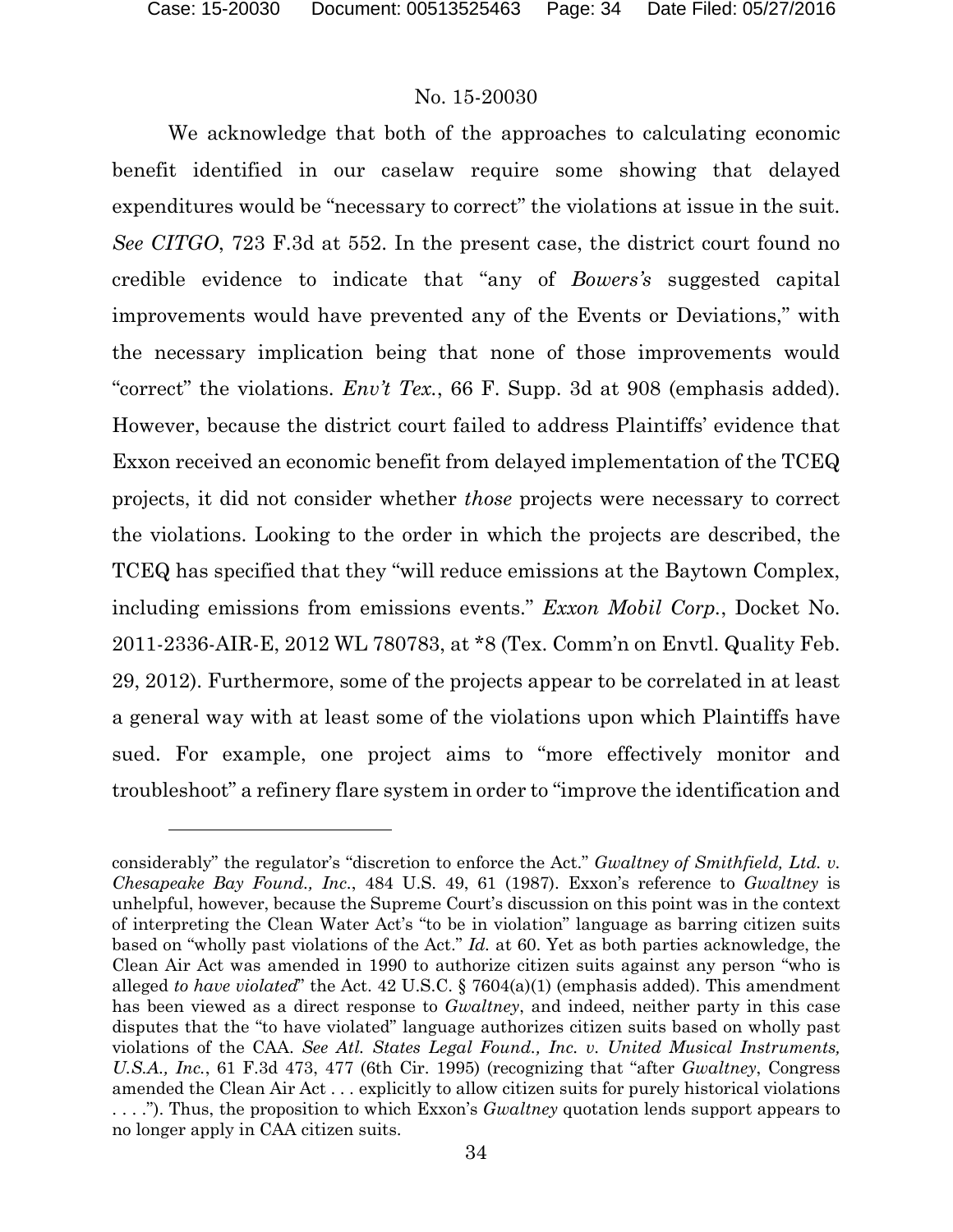## No. 15-20030

characterization of flaring events" (Count IV), and the order estimates that the projects will specifically achieve reductions in HRVOC emissions (Count III). *Id.* at \*7–\*8. Finally, the district court itself recognized in its order that the projects reflect "an effort to reduce emissions and unauthorized emissions events" at the Baytown complex. *Env't Tex.*, 66 F. Supp. 3d at 908. Thus, given that Plaintiffs adduced evidence regarding the benefit that Exxon received from foregoing earlier implementation of these projects, we conclude that the district court erred in failing to consider that evidence and enter specific findings as to whether the projects demonstrate that Exxon received an economic benefit from noncompliance. On remand, the district court is instructed to enter such findings, which will entail consideration of whether the projects are "necessary to correct" the violations at issue in this suit.[19](#page-34-0)

## iv. Duration of the Violation

Under the CAA, courts must consider "the duration of *the violation* as established by any credible evidence" in determining whether and to what extent a penalty should be assessed. 42 U.S.C. § 7413(e)(1) (emphasis added). The district court in this case determined that the "duration of the violation" factor weighed neither for nor against imposition of a penalty, because "the duration of each of the [violations] differ[ed] tremendously," and Plaintiffs sought maximum penalties for each emissions event regardless of length. *Env't Tex.*, 66 F. Supp. 3d at 906–07. Significantly, the court found that some of the

<span id="page-34-0"></span><sup>19</sup> In making its findings on remand, the court should be mindful that the economic benefit estimate must "'encompass *every* benefit that defendants received from violation of the law'" regardless of the inherently speculative nature of the inquiry. *Gulf Park*, 14 F. Supp. 2d at 864 (quoting *Mac's Muffler Shop*, 1986 WL 15443 at \*8). We thus believe that compliance expenditures or projects need not be tied specifically to prevention of each violation in order to establish that they are "necessary to correct" the violations overall, particularly in a case such as this where the violations are extensive and varied. Rather, we believe the inquiry should center on whether the projects will ameliorate the kinds of general problems that have resulted in at least some of the permit violations upon which Plaintiffs have sued.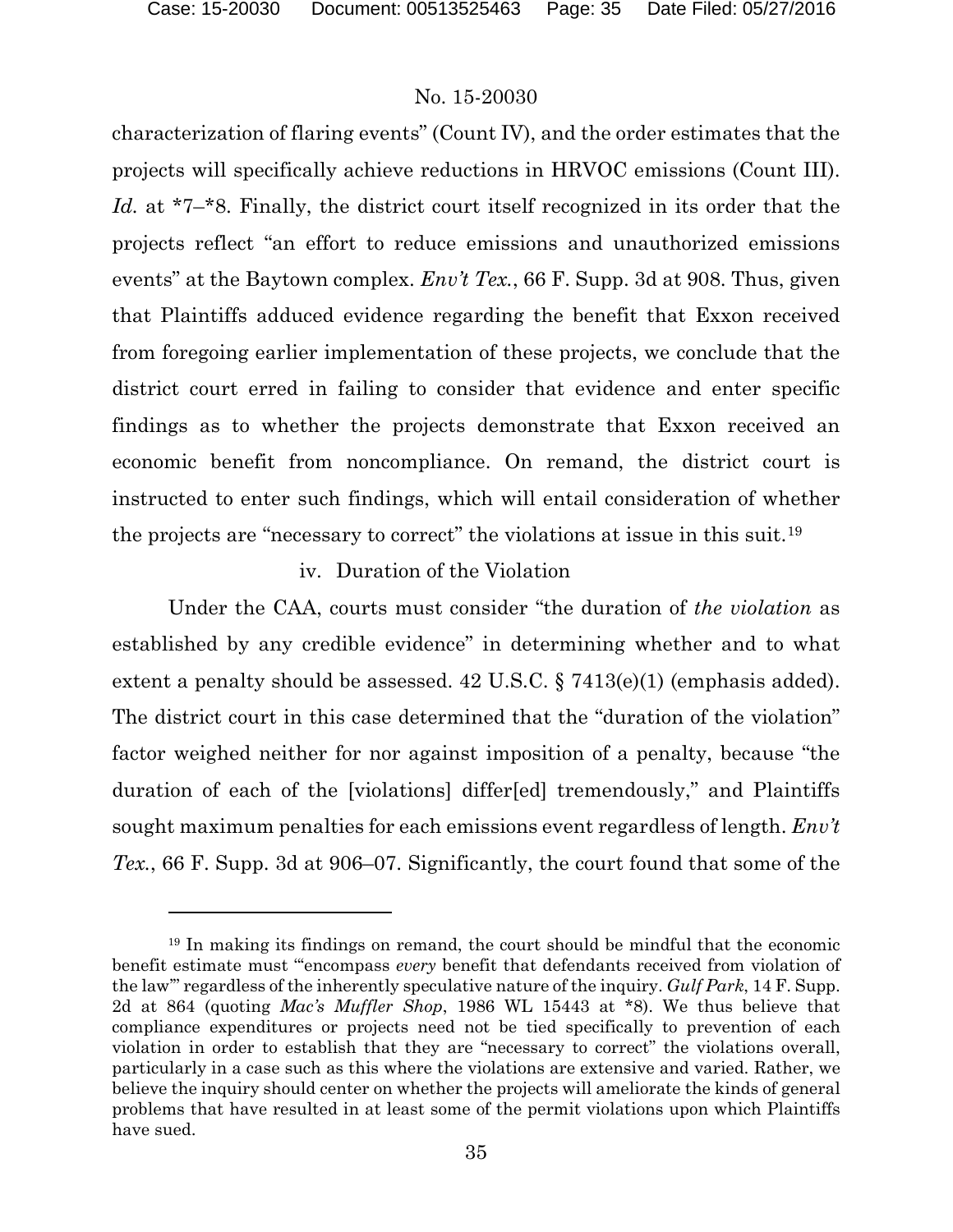violations were of "long" duration, but because other violations were "short," the court concluded that the factor was neutral overall. On appeal, Plaintiffs argue that the district court abused its discretion in concluding that this factor did not weigh in favor of imposing a penalty, because the court essentially viewed shorter violations as "offset[ting]" the violations of longer duration.

As Plaintiffs note, there is some authority in support of the proposition that, when multiple "intermittent" violations over a span of time are at issue, a court may consider the overall length of the period during which the violations occurred (rather than assessing each violation individually). *See, e.g.*, *United States v. Midwest Suspension and Brake*, 824 F. Supp. 713, 736– 37 (E.D. Mich. 1993); *United States v. A.A. Mactal Construction Co., Inc.*, No. 89-2372-V, 1992 WL 245690, at \*3 (D. Kan. Apr. 10, 1992). In the present case, however, the district court appears to have read the statutory language as literally mandating that the duration of each "violation" within a series of violations over time be considered. *Env't Tex.*, 66 F. Supp. 3d at 907 (discussing the durations of individual events). We need not resolve whether the "duration of the violation" factor requires scrutiny of the length of each individual violation or allows for assessment of an overall violation period, as even assuming the former approach is a proper one, the district court abused its discretion in this case by viewing violations as effectively offsetting each other.

An example serves to effectively illustrate the nature of the district court's error: had Plaintiffs cherry-picked from Exxon's reports only the violations that the district court found to be "long," the court would have been unable to use "variability in duration" as a reason to conclude that this factor was neutral. Thus, given that Plaintiffs included with these long violations a host of other short violations, it would make little sense to say that the "duration of the violation" factor somehow applies differently to the lengthy violations in light of the inclusion of the short ones. Exxon claims that because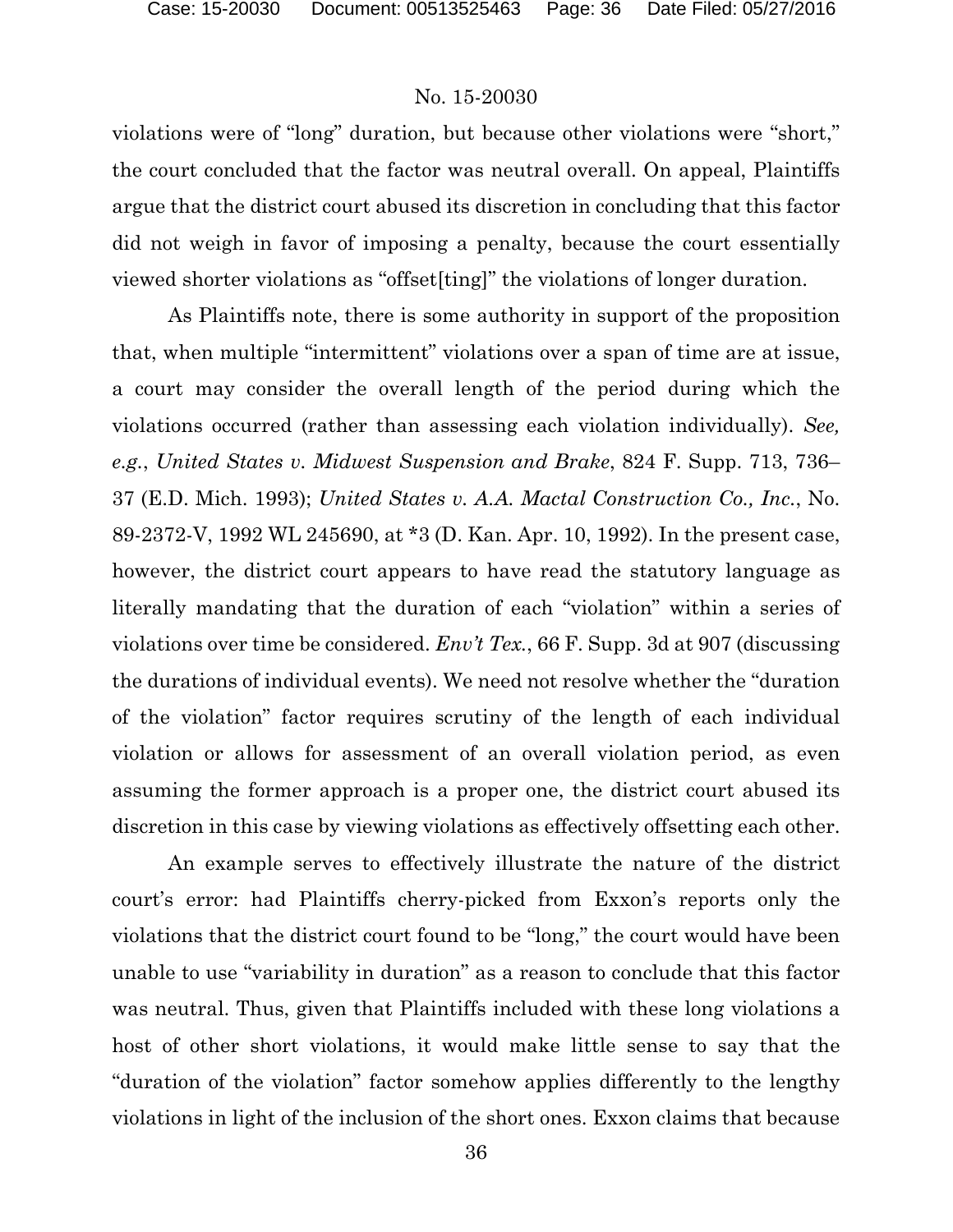it was actually the Plaintiffs who "fail[ed] to differentiate events based on duration . . . at trial," the district court "was free to reject Plaintiffs' all-ornothing approach." However, the fact that Plaintiffs sought maximum penalties for each violation, regardless of length, has no bearing on whether the district court appropriately considered "the duration of the violation" under the CAA. *See Pound*, 498 F.3d at 1097–98 (noting that *the court* must consider each statutory factor in a CAA penalty analysis). Indeed, it is undisputed that Plaintiffs' spreadsheets set forth the individual durations of the events at issue, and Plaintiffs' repeatedly made clear the overall time period within which violations were alleged to have occurred. Thus, because the district court opted to consider the durations of violations individually, it should have considered whether any violation, standing alone, was sufficiently long to justify imposition of a penalty. Its failure to do so, and its decision to instead view the factor as neutral based on overall duration variability, was an abuse of discretion.

## v. Seriousness of the Violation

In assessing the "seriousness of the violation" penalty factor, courts outside of this circuit have looked to the "risk or potential risk of environmental harm" posed by emissions/discharges and have found violations to be serious "even absent proof of actual deleterious effect." *Pound*, 498 F.3d at 1099. Furthermore, courts have recognized that the overall number and quantitative severity of emissions or discharges may properly be relied upon as evidence of seriousness. *See Pub. Interest Research Grp. of N.J., Inc. v. Powell Duffryn Terminals Inc.*, 913 F.2d 64, 79 (3d Cir. 1990) (holding that the district court properly relied upon "the large number of gross exceedances in concluding that [the defendant's] violations were serious"). In the present case, the district court began its assessment of this factor by noting that "each of the Events and Deviations differ tremendously," with some of the events being "more serious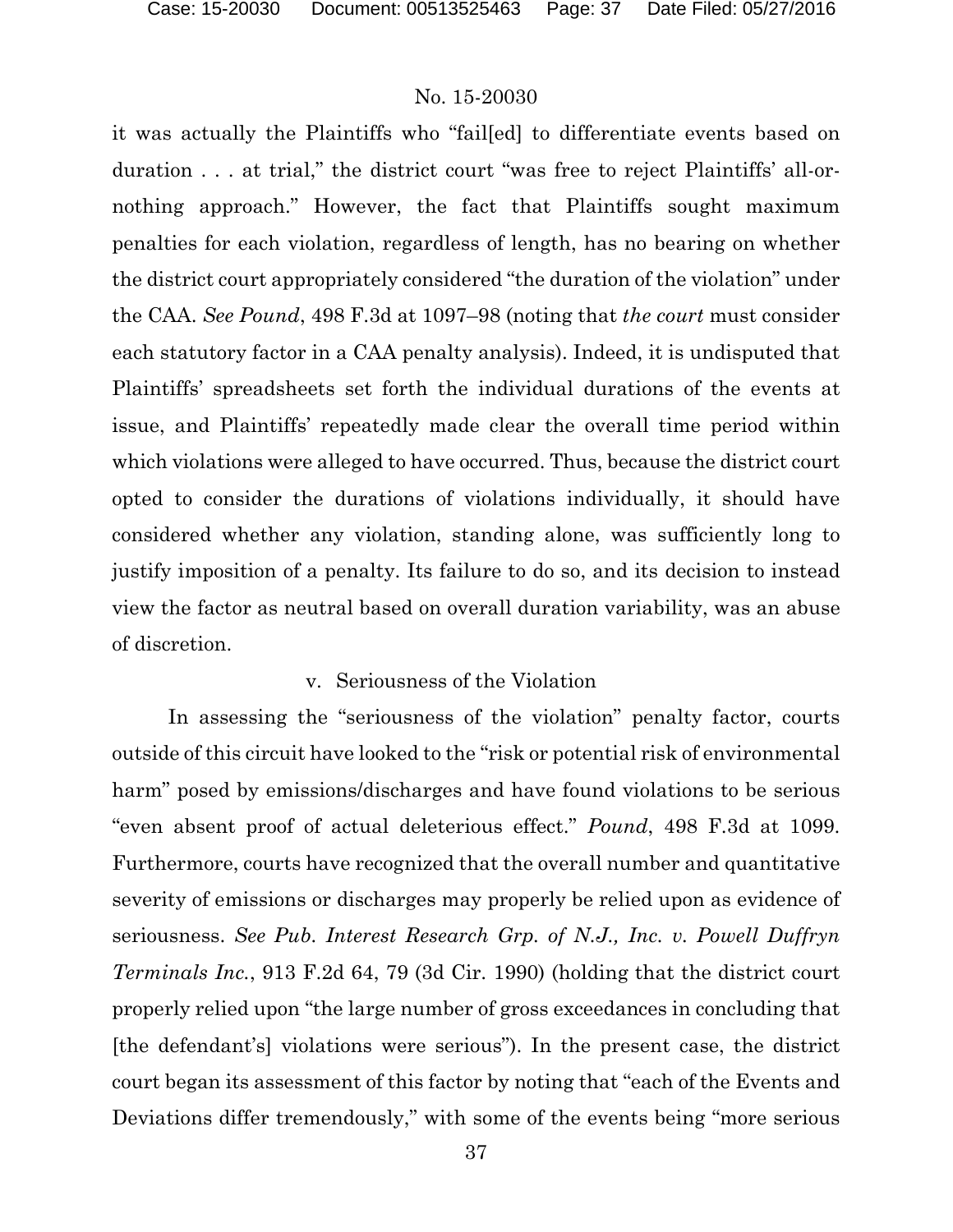because they emitted higher quantities of emissions" and "many more" of the events being "less serious." *Env't Tex.*, 66 F. Supp. 3d at 908–09. Thus, in "considering the amount of emissions," the district court determined there were many more violations that were "not serious or less serious than were more serious." *Id.* at 909. The court then went on to examine whether Exxon's violations "adversely affect[ed] human health or the environment" and concluded there was no "credible evidence" that any of the events "even potentially" did so. *Id.* As with its analysis of the "duration of the violation" factor, we conclude that the district court abused its discretion in using "less serious" violations to essentially offset violations of a concededly "more serious" nature based on emission quantity alone.

The CAA instructs a court considering penalties to assess "the seriousness of the violation." 42 U.S.C. § 7413(3)(1). When multiple violations are at issue, balancing "more serious" violations against "less serious" ones clearly runs contrary to this instruction, with the result being that serious violations become less so if accompanied by a sufficient number of insignificant violations. In other words, given the district court's recognition that some of the emissions in this case were large enough to be considered "more serious," we think it was an erroneous application of the "seriousness of the violation" factor to conclude that the existence of thousands of additional, smaller violations somehow tipped the scale against assessment of a penalty. If anything, the inclusion of many *more* violations with the most serious ones would only increase the overall degree of seriousness, rather than lessening it. *See Powell Duffryn*, 913 F.2d at 79. Thus, in light of the district court's explicit recognition that some of the violations were more serious based on the amount of emissions alone, we conclude that it was an abuse of discretion to view this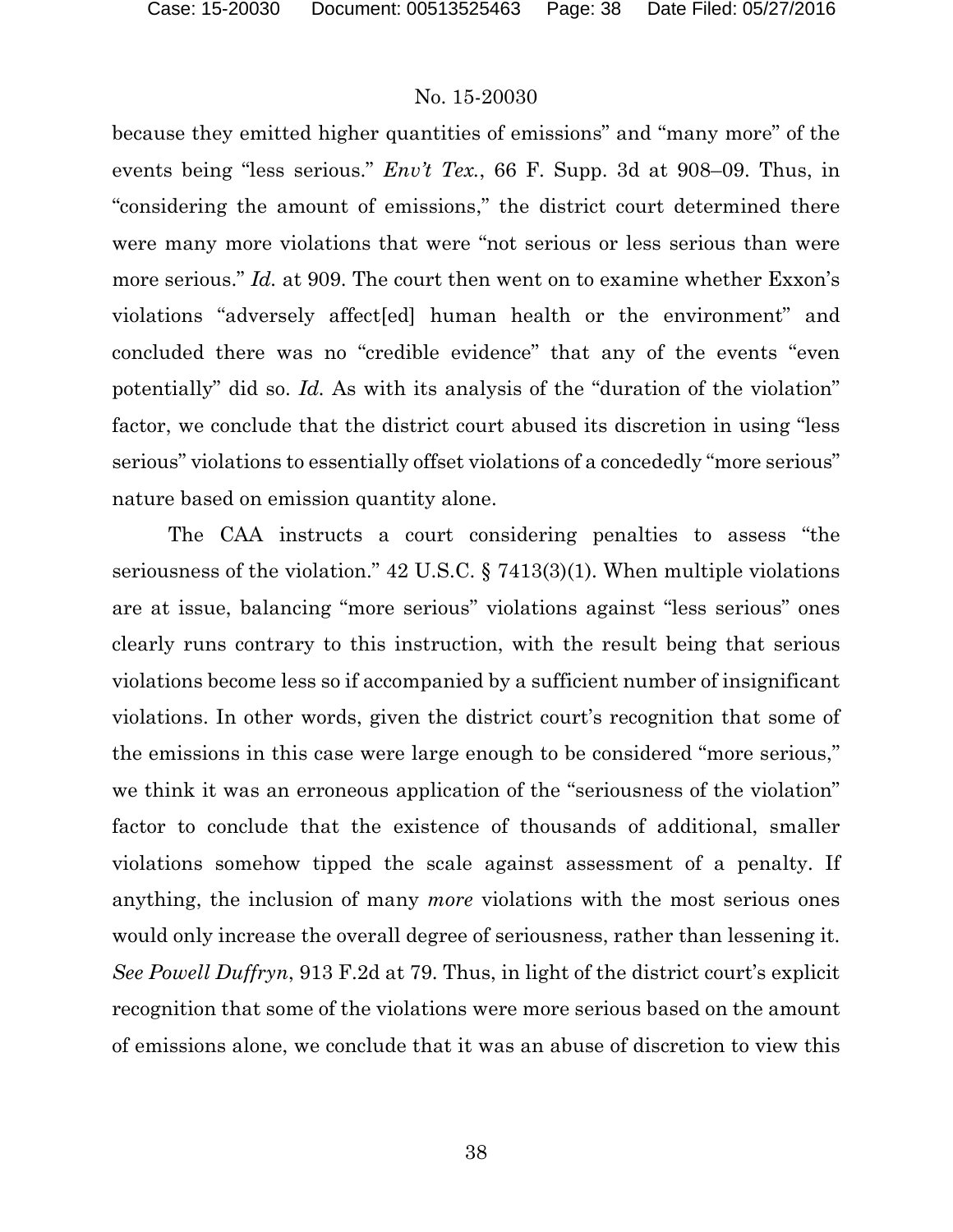# No. 15-20030

factor as weighing *against* imposition of a penalty due to the existence of thousands of additional, "less serious" violations.[20](#page-38-0)

# 3. Permanent Injunction

The final point of error asserted by Plaintiffs concerns the district court's refusal to grant a permanent injunction prohibiting Exxon from committing further permit violations. "We review a district court's grant or denial of injunctive relief for abuse of discretion." *Aransas Project v. Shaw*, 775 F.3d 641, 663 (5th Cir. 2014). "The party seeking a permanent injunction must . . . establish (1) success on the merits; (2) that a failure to grant the injunction will result in irreparable injury; (3) that said injury outweighs any damage that the injunction will cause the opposing party; and (4) that the injunction will not disserve the public interest." *VRC LLC v. City of Dallas*, 460 F.3d 607, 611 (5th Cir. 2006) (citing *Dresser-Rand, Co. v. Virtual Automation, Inc.*, 361 F.3d 831, 847–48 (5th Cir. 2004)). The district court in this case denied the request for an injunction based on its finding that any injury to the public would not outweigh the damage an injunction would cause Exxon. *Env't Tex.*, 66 F. Supp. 3d at 913. Regarding the injury to the public, the district court found that any future unauthorized emissions would not be any "more harmful to the public or the environment than past [emissions] were." *Id.* With respect to the damage to Exxon, the district court found that granting a permanent injunction would be "excessively intrusive" because it would "entail continuing superintendence of the permit holder's activities by a federal court." *Id.* (quoting *Friends of the Earth, Inc. v. Laidlaw Envtl. Servs. (TOC), Inc.*, 528 U.S. 167, 193 (2000)).

<span id="page-38-0"></span><sup>20</sup> Because the district court acknowledged that for at least some of the emissions events, the sheer quantity of pollutants emitted made the violations "more serious," we do not find it necessary to address the other asserted errors raised by Plaintiffs with respect to this factor.